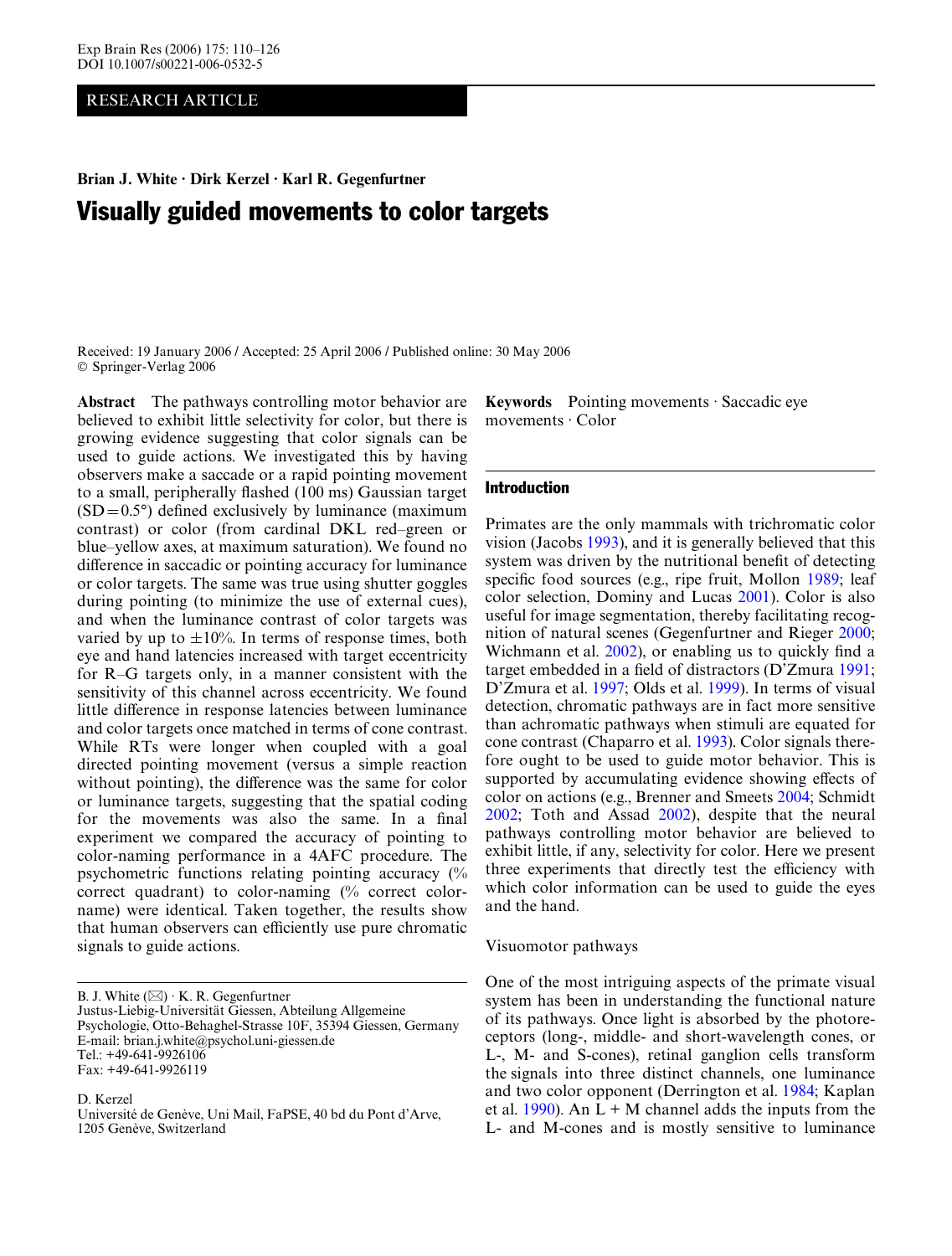information. An  $L - M$  channel computes the difference between the L- and M-cone inputs and is mostly sensitive to colors modulated along a reddish to greenish dimension. An  $S - (L + M)$  channel computes the difference between the S and  $L + M$  cone inputs and is mostly sensitive to colors modulated along a bluish to yellowish dimension. These paths remain anatomically distinct through to primary visual cortex (V1) with  $L + M$  signals passing through the magnocellular layers of the lateral geniculate nucleus (LGN) to layer  $4C\alpha$  in V1, L – M signals passing through the parvocellular layers of the LGN to layer  $4C\beta$  in V1, and  $S - (L + M)$  signals passing through the koniocellular layers of the LGN to layer 2/3 in V1 (see Sincich and Horton [2005](#page-15-13) for review).

The segregation into distinct pathways becomes less clear as we move into the visual cortex, although there is evidence for two commonly known streams (Ungerleider and Mishkin [1982](#page-15-14)): a *ventral stream* including areas V2, V4 and inferotemporal cortex (IT), believed to be primarily involved in form and color computations for object identification, and a *dorsal stream* including areas V3, middle temporal area (MT), lateral intraparietal cortex (LIP), and parietal reach region (PRR), believed to be primarily involved in motion analysis and determining where objects are spatially.

These streams were once thought to be a direct extension of the retinogeniculate pathways (Livingstone and Hubel [1988](#page-15-15)), but there is growing evidence against it (Gegenfurtner and Hawken [1996;](#page-15-16) Merigan et al. [1991](#page-15-17); Merigan and Maunsell [1993;](#page-15-18) Schiller et al. [1990](#page-15-19); Sincich and Horton, [2005](#page-15-13)). The signals from the magno, parvo, and konio pathways begin to mix in V1, such that layer 2/3 receives input from all three sources (see Sincich and Horton [2005](#page-15-13) for review). As such, analyses of color and luminance are not strictly separate in the cortex (Johnson et al. [2001\)](#page-15-20), making it likely that color, form and motion are also not processed in isolation (Gegenfurtner [2003;](#page-15-21) Sincich and Horton [2005](#page-15-13)).

## Color and the control of movements

The M-path has strong connections to middle-temporal area (MT) (Maunsell et al. [1990\)](#page-15-22), a dorsal region particularly important for the analysis of motion. While few, if any, individual cells in MT show selectivity for color (Zeki [1983](#page-16-1)), they can respond to photometrically isoluminant stimuli (Charles and Logothetis [1989;](#page-15-23) Dobkins and Albright [1994](#page-15-24); Gegenfurtner et al. [1994;](#page-15-25) Saito et al. [1989\)](#page-15-26). This is because of the natural variation in individual cells' isoluminant point: cells in MT show a null response point at a specific luminance ratio between the two stimuli (e.g., target against the background). This null response point varies from cell to cell, which amounts to a significant response to photometrically isoluminant stimuli at the population level, even though MT contains no color-opponent cells.

There is also growing evidence that chromatic signals may be used to guide motor behavior (e.g., Anderson and Yamagishi [2000;](#page-15-27) Brenner and Smeets [2004;](#page-15-8) Schmidt

[2002;](#page-15-9) Toth and Assad [2002\)](#page-15-10). For example, in a nonspeeded task, both M- and P-type targets (flashed for 100 ms, at 10° eccentricity) have been reported to be localized with the same efficiency using manual pointing (Anderson and Yamagishi [2000\)](#page-15-27).

Chromatic signals have also been shown to affect speeded movements. For example, Schmidt [\(2002\)](#page-15-9) reported that visually masked color primes could affect the trajectories of speeded pointing movements to subsequent targets of the same luminance, even when the color of the primes could not be reliably determined by the observer. Brenner and Smeets ([2004\)](#page-15-8) have also shown that observers can very rapidly adjust their pointing movement in response to chromatic information. Observers had to tap a red target, which sometimes switched locations with a green distractor of the same luminance as soon as the hand started to move. Observers could make this correction within 120 ms of the change. This however has not been exclusively the case (Cressman et al. [2005\)](#page-15-28), as Cressman and colleagues recently reported a similar but somewhat weaker effect for pure chromatic stimuli.

Finally, recent evidence also suggests that cells in monkey dorsal area LIP respond selectively to color when it is relevant for the task (saccade task; Toth and Assad [2002\)](#page-15-10). Given that color and luminance are no longer strictly segregated in the cortex (Gegenfurtner [2003;](#page-15-21) Johnson et al. [2001;](#page-15-20) Sincich and Horton [2005](#page-15-13)), evidence seems to suggest that motor areas should have access to both these signals as well.

## Color and response latency

Visual attributes such as color, motion and form are also believed to have different neuronal latencies, which are thought to represent different levels of visual processing (Barbur et al. [1998\)](#page-15-29). The conduction time from the optic chiasm to the LGN is only about 3–4 ms slower for the P-layers relative to the M-layers (Schiller and Malpeli [1978\)](#page-15-30). This difference is only slightly larger in terms of visual response latency, with reports from 7 to 10 ms (Maunsell et al. [1999;](#page-15-31) Maunsell and Gibson [1992](#page-15-32)). In area V1, the difference increases to about a 20 ms between layers  $4C\alpha$  and  $4C\beta$  (Nowak et al. [1995](#page-15-33); Schmolesky et al. [1998\)](#page-15-34).

Behavioral latency differences between color and luminance stimuli are sometimes explained in terms of this slightly faster, transient response of the magnocellular channel (e.g., Schwartz [1992\)](#page-15-35). However, in order to make a fair comparison, stimuli should be matched in terms of cone contrast or psychophysical detection performance. Where this was done, some find that response latencies are still slower for chromatic stimuli in terms of saccades (e.g., van Asten et al. [1988](#page-15-36); Perron and Hallett [1995;](#page-15-37) Satgunam and Fogt [2005](#page-15-38)), and manual reaction times (Burr et al. [1998;](#page-15-39) Schwartz [1992\)](#page-15-35). However the size of the effect varies, and may be attributable to differences in the target-stimulus characteristics (e.g., CIE coordinates, target duration) and methods of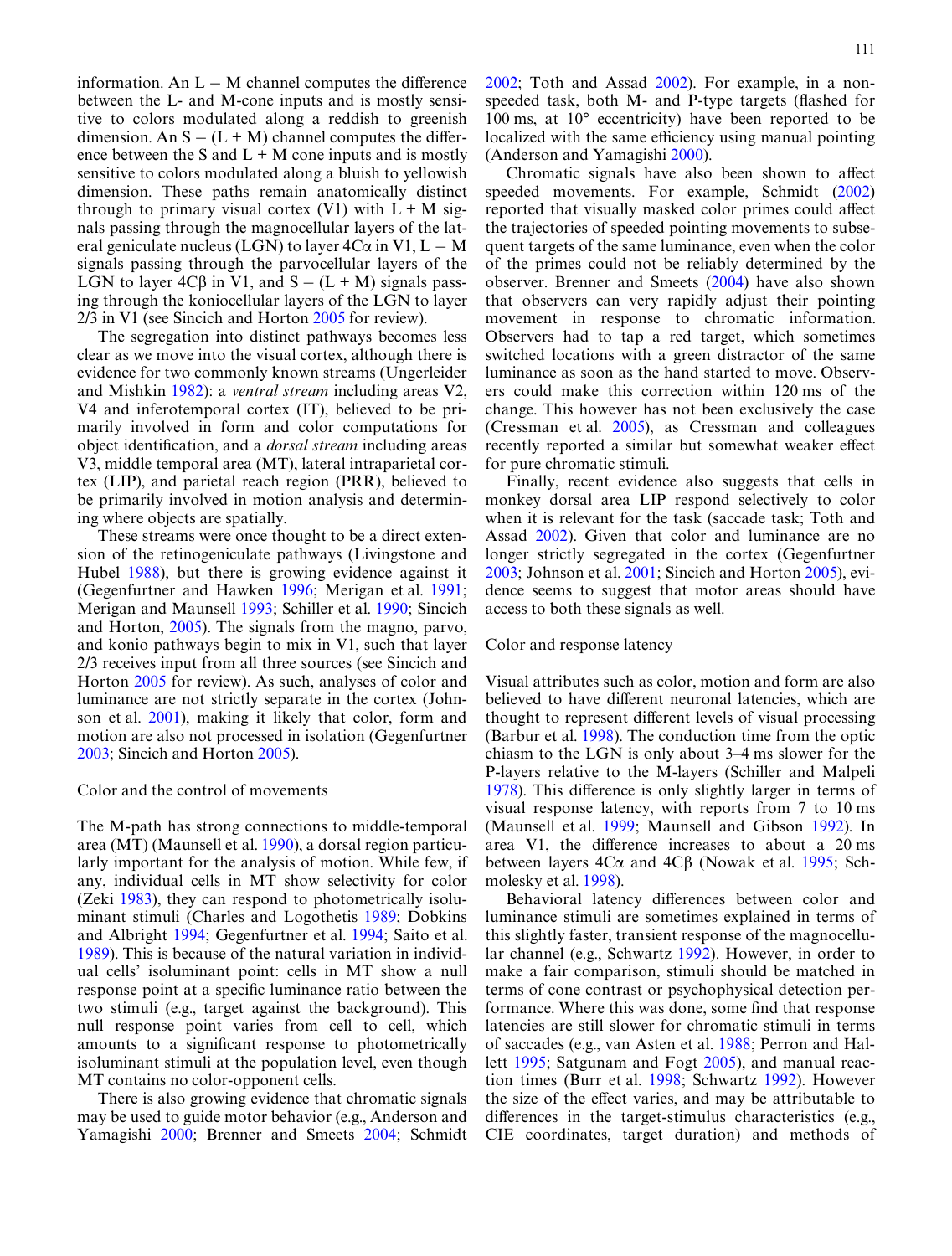matching stimuli (e.g., matched cone contrast, CIELab contrast match, contrast detection thresholds). For example, van Asten et al. ([1988](#page-15-36)) reported only a small difference in saccade latency between luminance and red (CIE *xy*=0.636, 0.339) or green (CIE *xy*=0.319, 0.596) isoluminant squares presented at  $1.5\times$  detection threshold (17–23 ms longer for color targets). Similarly, data from Perron and Hallett ([1995](#page-15-37)) showed only slightly longer saccade latencies for isoluminant gaussian-targets in a sequential tracking paradigm. In contrast, saccade latencies have recently been reported at up to 50 ms longer for isoluminant targets using CIELab space to match contrasts (Satgunam and Fogt [2005](#page-15-38)). Similar results have been shown with manual reaction times to the motion onset of gratings of matched cone contrast (Burr et al. [1998](#page-15-39)).

Since differences in visual latency between the M- and P-paths are only in the range of 7–10 ms (Maunsell et al. [1999;](#page-15-31) Maunsell and Gibson [1992\)](#page-15-32), behavioral latency differences larger than this suggest the contribution from cortical areas. For these reasons, we also consider the pattern of latencies during tasks requiring different motor demands (e.g., during pointing versus a simple manual reaction), and with targets of matched cone contrast.

## Rationale

The main idea behind the series of experiments presented here is that if luminance and color information are treated in fundamentally different ways by the brain, we should see differences in saccadic or pointing behavior between targets defined by these two properties. For this reason, the primary experiments simply tested the efficiency with which observers could make a saccade or rapid pointing movement to targets defined exclusively by either luminance or color. We then performed the same test while varying the target's luminance contrast by small amounts and holding chromatic contrast constant to determine the degree to which variations in individual isoluminance might contribute to the results. In addition, we measured the pattern of response latencies (eye and hand) across a wide range of target eccentricities, and under conditions of equal cone contrast. We then compared RTs when coupled with a goal directed pointing movement to a simple reaction without pointing, in order to determine if the cost of programming a movement is greater for color targets. Lastly, we obtained psychometric functions relating pointing accuracy (a motor task) to color-naming (a perceptual task) while varying the saturation of color targets. While the dorsal stream might respond to the isoluminant component of a stimulus, e.g., due to natural variation in individual cells' luminance balance (Gegenfurtner et al. [1994\)](#page-15-25), it may not have access to information about the color itself, which is necessary for color-naming. Similar performance between color-naming and pointing accuracy would suggest the same signals can be used in both tasks.

## Methods

#### **Observers**

Ten observers took part in the primary Experiments 1A (pointing) and 2A (saccades) (same observers in each experiment, nine of whom took part in the RT-only control Experiments 1C as well). Experiments 1D and 2C (latencies to targets of matched cone contrast) had five observers each, and control Experiments 1E and 2D (varied luminance contrast of color targets) had two observers each. Finally, two observers took part in Experiment 3 (pointing vs. color-naming dual-task). All observers had normal or corrected to normal visual acuity, and normal color vision.

Each observer was informed of the task requirements and the duration of the experiment prior to their consent to participate. The experimental procedures were in accordance with the ethical standards of the 1964 Declaration of Helsinki.

## Stimuli

#### *Targets and background*

The central fixation stimulus was a small, black point with a diameter of approximately 0.2°. Targets were Gaussian dots  $(SD=0.5^{\circ})$  derived from the DKL color space, whose cardinal color axes show a close correspondence to the color-opponent mechanisms in early vision (Derrington et al.  $1984$ ; first introduced by Krauskopf et al. [1982\)](#page-15-40). This three-dimensional spherical space has an equal-energy white center point. Extending outward in one direction increases the lightness or darkness of a stimulus (i.e., luminance energy) while effectively holding color constant. Along a given cardinal color direction  $(L - M$  "red–green" axis or  $S - (L + M)$  "blue–yellow" axis), color saturation is increased while the energy from the luminance and the remaining cardinal color axis are effectively held constant.

Targets were always chosen from these cardinal axes, and unless otherwise stated were presented at the maximum contrast/saturation possible on our equipment (see Footnote 1). The background was uniform gray at 32 cd/  $m<sup>2</sup>$ . Using the Judd [\(1951\)](#page-15-41) modified luminosity function, the CIE chromaticity coordinates of our color stimuli at maximum saturation were as follows: red (0.33, 0.28), green (0.23, 0.33), blue (0.25, 0.22) and yellow (0.36, 0.52).

#### *Dealing with individual variation in isoluminance*

A common problem with trying to isolate chromatic pathways is the natural variability in individual isoluminance. Researchers deal with this in different ways. Traditional methods involve determining each observer's isoluminant point using, for example, heterochromatic flicker photometry, or the method of minimum motion (Cavanagh et al.  $1987$ ). However, different methods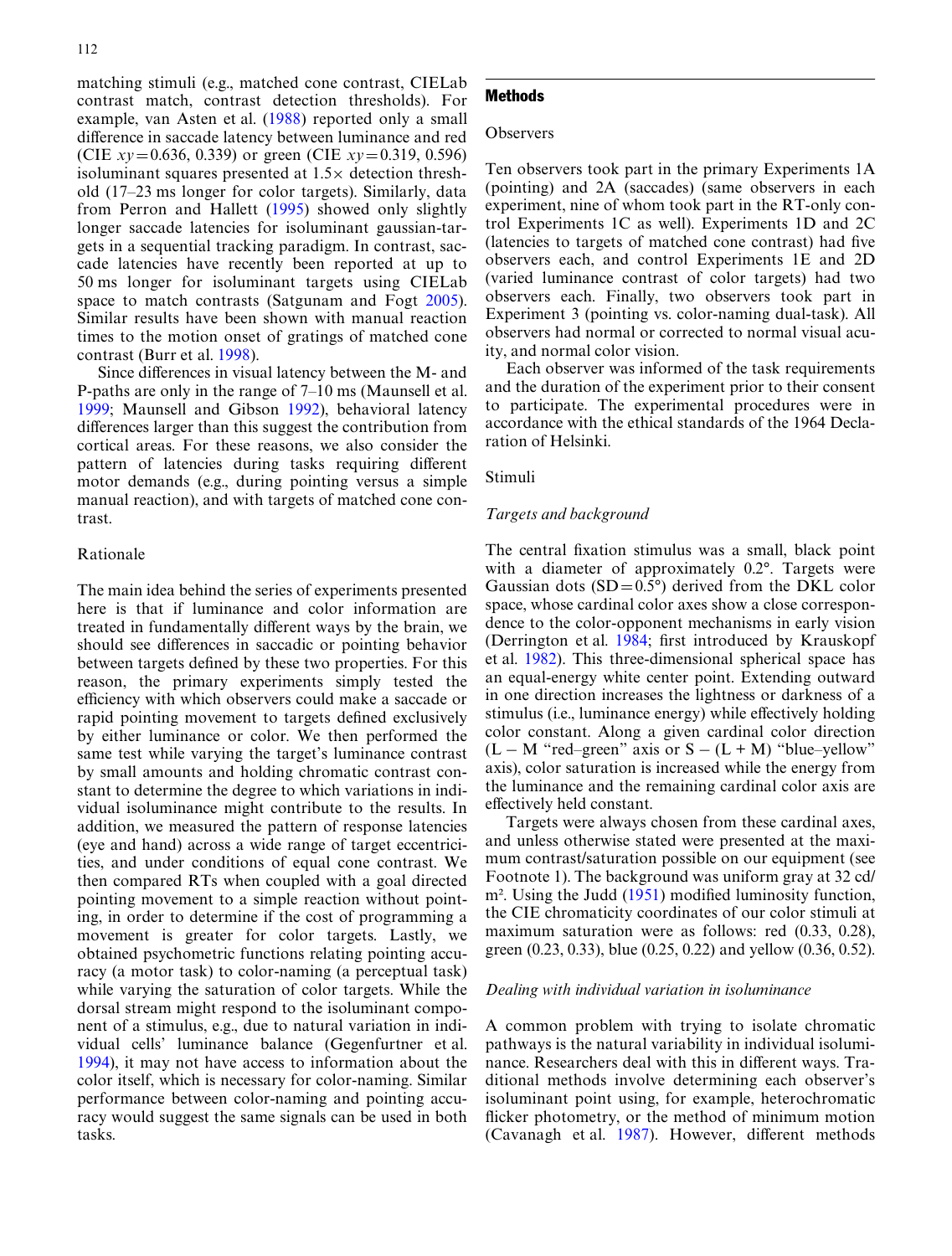might have different neural substrates and could there-fore lead to different results (Webster and Mollon [1993](#page-16-2)). Another problem is that the spatial and temporal properties of the stimulus in one task (e.g., the one devised for determining isoluminance) are often quite different from that of another task (e.g., the one in which the stimuli are later assigned). One way to get around this is to use the same task in both cases, e.g., by measuring performance while varying the luminance contrast of a color stimulus. If individual variation in isoluminance is an important factor in our results, we should see deviations in performance around some "true" isoluminant point for a given observer. In this regard, we collected additional data where we measured saccadic and pointing performance (accuracy and latency) while varying the luminance contrast of the color targets by  $\pm 1$ , 2, 5 and 10%.

## Equipment

Stimuli were displayed on a 21 in. CRT touch-screen monitor (ELO Touchsystems) driven by an ASUS V8170 GeForce 4 MX440 graphics board at a non-interlaced refresh rate of 100 Hz. The resolution of the monitor was set at  $1,280\times1,024$  pixels, which corresponded to physical dimensions of 37 cm wide by 29.6 cm high. At a viewing distance of 47 cm, the display occupied a retinal area of 45° horizontally and 36° vertically. The relationship between the monitor's voltage and luminance was linearized.

Eye-movements were measured using EyeLink II (video-based tracker from SR Research Ltd., Mississauga, Ontario) at a sample rate of 250 Hz. The touchscreen was used to record pointing end positions.

## Procedure

The observer's head was stabilized by a chin rest. Eye calibrations were made before each block of trials (approximately every 60 trials), and consisted of fixating nine consecutive bull's-eye stimuli at various locations on the screen. Average spatial accuracy for each calibration was maintained at 0.35° or lower.

Figure [1](#page-4-0) illustrates the general procedure for Experiments 1, 2 and 3. In Experiments 1 and 2, the fixation stimulus was present awaiting initiation of the trial by the observer. On each trial, observers had to fixate this stimulus, and then start the trial by pressing a key on a game-pad. This allowed for a drift correction procedure at the start of each trial (if observers were not fixating within 1<sup>°</sup> of this stimulus, an error-tone was presented, and the trial had to be reinitiated). After the button was pressed, there was a  $500 \text{ ms} + 0$ –500 ms random interval before the fixation point was extinguished. This was followed by a 200 ms gap, and then the appearance of the target for 100 ms at one of three eccentricities (3, 6 or 12° from center) randomly around an imaginary circle. What follows is a more detailed description of the primary and control experiments.

In Experiment 1A (*pointing movements*), the start-button had to be pressed and held down until the fixation point was removed and the target appeared. Observers then had to release and touch the target location with their index finger as quickly and accurately as possible. A button release earlier than 50 ms after target onset, or movement time longer than 400 ms from the time of button release resulted in an error message. We employed 10% catch-trials in which no target appeared in order to ensure that observers were in fact responding to the target and not to the fixation offset. For the catch-trials, observers were to remain holding the button down until the fixation point reappeared for the next trial. Reaction time, movement time, pointing accuracy, and eye movements (saccade accuracy and latency) were measured.

We also ran the same test using liquid-crystal shuttergoggles (Exp. 1B), which closed 100 ms after target onset. This forced observers to rely on some internal spatial representation of the target's location, while reducing the possibility of using external information for online control of the movement (e.g., vision of the hand relative to some external object such as the edge of the monitor). Eye movements were not measured in this case.

In addition, it was in our interest to compare the pattern of latencies in Experiment 1A to a situation in which a goal-directed pointing movement was not required, only a simple reaction time response. Experiment 1C was designed for this purpose and was identical to Experiment 1A in every respect except observers simply released the button when the target appeared (eye movements were not recorded). The idea behind this control is that if the mechanisms that guide goal-directed movements do not have access to color information, we might expect a longer response delay to color targets when a goal-directed movement is required (because presumably a simple reaction time response does not necessarily require the encoding of specific spatial coordinates).

Experiment 1D was designed to compare absolute latency profiles between luminance and color  $(R-G \text{ only})$ targets over a range of contrasts by matching the targets in terms of cone contrast. Note that earlier we chose maximum contrast/saturation as a conservative means of comparing accuracies between color and luminance targets (see Footnote 1). If the mechanisms guiding goaldirected pointing can utilize color as effectively as luminance, we might expect only small differences in latency when stimuli are matched in terms of cone contrast. Slightly longer latencies for color targets (e.g.,  $\leq 10$  ms) would be consistent with neuronal latencies of the somewhat slower P-path (Maunsell et al. [1999;](#page-15-31) Maunsell and Gibson [1992](#page-15-32); Schiller and Malpeli [1978\)](#page-15-30), but differences greater than this might suggest the contribution from higher cortical areas.

Finally, to deal with the problem of individual variation in isoluminance, Experiment 1E was designed to measure pointing accuracy while varying the target's luminance contrast by small amounts from  $-10$  to  $10\%$ , and holding chromatic contrast constant at 80% of the maximum possible on our equipment. Small variations in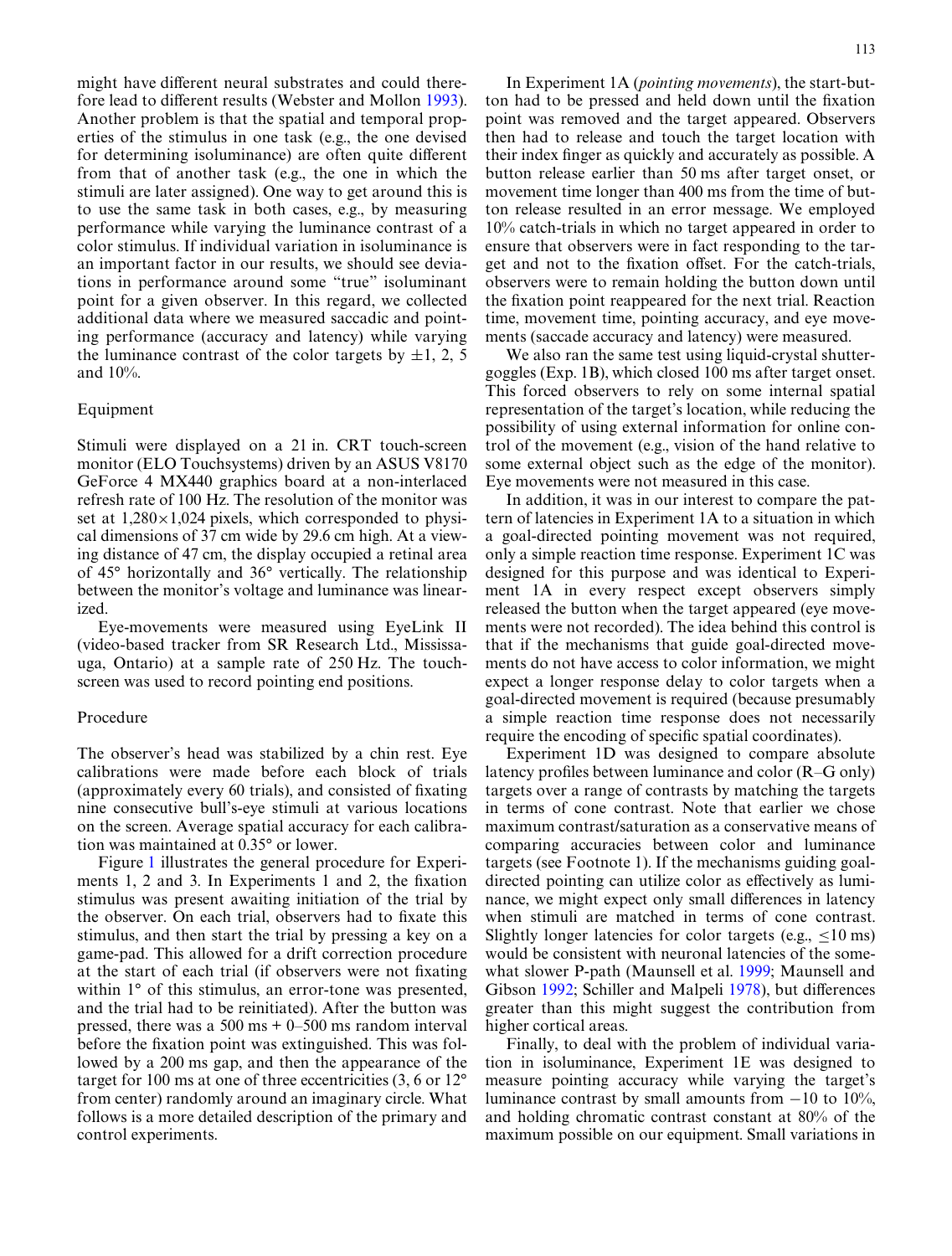<span id="page-4-0"></span>**Fig. 1** (*Top*) The sequence of a trial for Exp. 1 and 2. In Exp.1 observers had to fixate the central dot, then *press-and-hold* a button to initiate the trial. After a random period, the fixation point was removed and a target (derived from DKL color space) was flashed  $(100 \text{ ms})$  in the periphery at 3, 6 or 12° eccentricity, randomly around an imaginary circle. Observers had to release the button and touch the target location as quickly and accurately as possible. Movement time was constrained to  $\leq$ 400 ms, and 10% catch trials were employed to ensure target driven responses. The same was tested in a saccade task (Exp. 2) except observers simply fixated, pressed a button to initiate the trial, and then looked to the target location. (*Bottom*) Details of Exp. 3. Stimulus presentation was identical to Exp. 1 except observers had to point to the target, and then name its color (only color targets). Target saturation was varied. We later divided the screen into four equal sectors, and defined psychophysical pointing performance as % correct quadrant. We then obtained psychometric functions relating pointing accuracy (% correct quadrant) to colornaming (% correct color, R, G, B or Y)



the luminance balance of color targets should allow us to determine if pointing accuracy is sensitive to the natural variation in subjective isoluminance. If this is the case, we should see an increase in position error as we approach some optimal isoluminant point for a given observer.

In Experiment 2A (*eye movements*), we employed the very same paradigm as Experiment 1A but only measured accuracy and latency of the first saccade. Observers pressed the game-pad button to start each trial (they did not hold the button as in the pointing task). For consistency, catch trials were also employed here with respect to a saccadic response, but we also included data in which catch trials were not used (Exp. 2B), and target duration was extended to 500 ms (since saccades are ballistic movements).

As with pointing, Experiment 2C was designed to compare saccade latency between luminance and color (R–G only) targets matched in terms of cone contrast (see Footnote 1).

Finally, we also measured the effect of varying the target's luminance contrast on saccadic accuracy and latency (Exp. 2D). Again, luminance contrast was varied by small amounts from  $-10$  to 10% while holding chromatic contrast constant at 80% of the maximum possible on our equipment.

In Experiment 3 (*pointing vs. color-naming*), we compared performance on a motor task (pointing) versus a perceptual task (color-naming) (see Fig. [1](#page-4-0), bottom). On each trial, observers were required to first point to the target (again randomly located around an imaginary circle, but at one eccentricity, 6° from center), and then name its color by pressing the appropriate key. Only targets from the two cardinal DKL color axes were used, and chromatic contrast was varied. To compare pointing to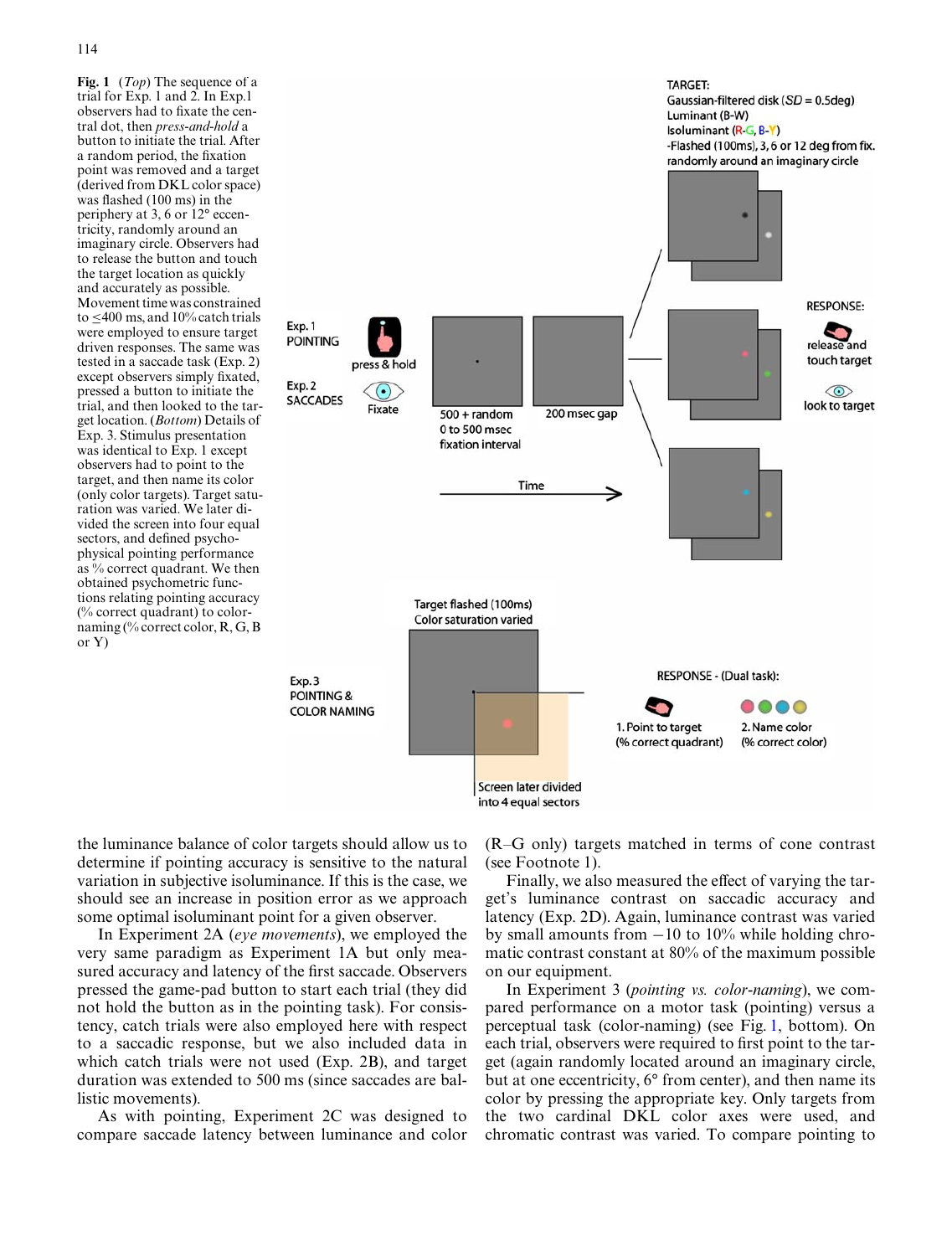color-naming, we later divided the screen into four equal sectors, and defined pointing performance in terms of the percent of trials where observers pointed in the correct quadrant. We compared the psychometric functions of pointing accuracy (% correct quadrant) to color-naming (% correct color, R, G, B or Y), using psignifit toolbox for Matlab (see Wichmann and Hill [2001a](#page-16-3), [2001](#page-16-4)b).

Due to the natural variation in individual cells' luminance balance (Gegenfurtner et al. [1994\)](#page-15-25), the dorsal stream might respond to the isoluminant component of a stimulus, but not have access to information about the color itself, which is necessary for color-naming. This should result in a performance difference between these two tasks. Similar performance, however, would suggest that the same signals are used for both tasks.

For all experiments, observers were simply requested to perform the movement as quickly and accurately as possible. Each observer completed at least 24 trials per condition. All analyses were done offline.

#### Analyses

Pointing and saccadic error were the Euclidean distance in degrees between the target location and touch-screen pointing locations or end point of the first saccade. Reaction time was the time between target onset and the button release (or the onset of the first saccade for saccade latency) in ms. Saccades were based on a velocity criterion of 30°/s or greater. Movement time was the time between button release and contact with the touch screen in ms. No outlier procedure was used, but we considered trials with saccadic latency less than 80 ms as anticipatory (see Wenban-Smith and Findlay [1991\)](#page-16-5). As previously mentioned, anticipatory manual responses were controlled by online feedback (a warning signal was presented for  $RTs < 50$  ms) and catch trials. Misses were defined as no response on a target present trial within a 1 s period following target onset (i.e., no button release in terms of Experiment 1). However, in terms of saccades, we thought it might be difficult to maintain steady fixation for a 1 s period, so we felt it was necessary to use some additional criteria for determining whether or not the target was detected. Therefore, for the saccade experiment (Exp. 2), trials with saccadic error greater than half the target eccentricity were also considered misses. Catch trials and error trials (anticipatory responses, misses and false alarms) were removed from analyses.

We derived median values (for latency and positionerror) for each observer on each of the conditions since these values are less affected by outliers than the mean. When combining subjects' data, we used the mean of these median subject values.

## Experiment 1 (Pointing movements)

As previously described, the observer's task was to point to the flashed target on a touch screen as quickly and accurately as possible (eye movements were simultaneously recorded). Surprisingly, most observers made relatively few saccades during this procedure (primary Experiment 1A). These observers performed the task reasonably well with peripheral vision, though it is likely that foveal vision can help guide the hand to a desired location (Admiraal et al. [2003](#page-14-0), see Footnote 2).

## Results and discussion

## *Misses and false alarms*

The mean proportion of misses and false alarms was low (0.03, and 0.08, respectively) suggesting that observers had little difficulty seeing the targets. It is worth noting that the majority of misses came from three observers, and only for the most eccentric (12°) red–green targets. Given the short target duration (100 ms), and that these targets had the lowest cone contrast (see Footnote 1), they may have been close to some observer's detection threshold. However a correlation between number of misses and pointing error for 12° R–G targets was not significant ( $r = -0.08$ ,  $P = 0.58$ ,  $n = 10$ ), indicating that even observers who did not see these targets on some trials were just as accurate when they did see it. In short, if observers perceived a target, they could accurately point to its location as well.

## *Accuracy*

Figure [2](#page-6-0) shows pointing error for each of the targets as indicated by the color of the lines. The length of the lines indicates the Euclidean distance from the target. From these plots we see no obvious difference between targets defined by either luminance or color. The only difference was an increase in pointing error with eccentricity as can be seen from Fig. [3](#page-6-1). A  $3\times3$  (target-color  $\times$  eccentricity) repeated measures ANOVA revealed a significant effect of eccentricity only,  $F(2, 36) = 58$ ,  $P < 0.001$ . The effect of target-color and the color  $\times$  eccentricity interaction was not significant  $(F<1$  in both cases). We obtained the same result when using shutter-goggles (Exp. 1B). That is, there was no difference between luminance and color targets.

#### *Latency*

Figure [4](#page-6-2) shows reaction time (RT) as a function of target-color and eccentricity. The dotted lines represent a control condition where RT only was measured (Exp. 1C). RTs when pointing showed essentially the same pattern as the RT control condition except that latencies were elevated by about 30 ms. The pattern can be best described by a relatively even RT across eccentricity for luminance and B–Y targets, whereas R–G targets show a clear increase across eccentricity. In addition, isoluminant targets were elevated relative to luminance targets. This is most likely due to the fact that the maximum cone contrast physically possible for isoluminant stimuli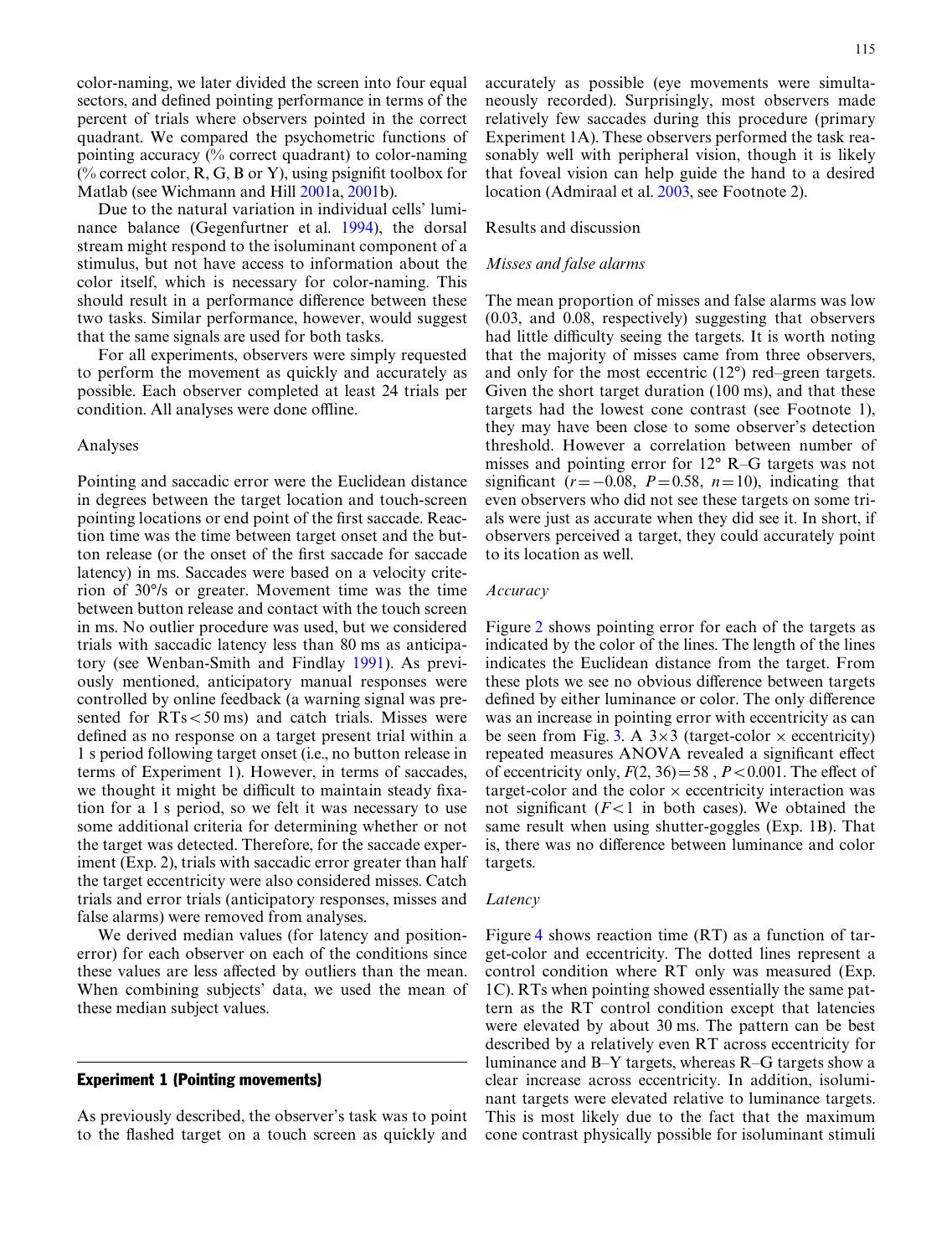<span id="page-6-0"></span>**Fig. 2** Pointing error for each target color, at each eccentricity (Exp. 1A) (raw data from all observers combined): The length of the lines represents the distance of the touch point from the target location. As mentioned in the methods, this only includes trials without anticipatory responses ( $RTs > 50$  ms), and movement time less than 400 ms. Catch trials were also removed

 $\overline{\mathbf{c}}$ 

 $1.5$ 

 $0.5$ 

 $\mathbf 0$ 

Pointing error (deg)

## Pointing Error (raw data)



<span id="page-6-1"></span>**Fig. 3** Mean pointing error for color and luminance targets across **Fig. 3** Mean pointing error for color and luminance targets across **Fig. 4** Mean reaction time for color and luminance targets across eccentricity (Exp. 1A). *Error bars* represent  $\pm 1$  standard error eccentricity (Exp.

is necessarily less than luminance stimuli (Gegenfurtner [2003;](#page-15-21) Gegenfurtner and Hawken [1996](#page-15-16); Gegenfurtner et al. [1994\)](#page-15-25), and is further constrained by the limitations of CRT monitors (see Footnote 1).

We ran a  $2\times3\times3$  repeated measures ANOVA with task (RT-only versus RT during pointing), color (Lum, R–G and B–Y) and eccentricity (3, 6 and 12°) as factors. The use of an RT-only control condition is based on the premise that a reaction alone should require a lesser degree of dorsal processing than reacting and pointing, because some representation of target location is required for the latter. This is presumably less of a requirement for a simple RT task (only that something occurred irrespective of where). Thus latencies should be longer in the task that requires the programming of a goal directed movement, and this should be particularly

<span id="page-6-2"></span>eccentricity (Exp. 1A): The dotted lines represent an RT-only control experiment (Exp. 1C) in which observers did not have to make a goal directed pointing movement. *Error bars* represent  $\pm 1$  standard error

elevated for stimuli with limited access to the dorsal stream (e.g., color targets). In this case we would predict an interaction between target-color and task (RT-only versus RT during pointing). However, the interaction was not significant,  $(F(2, 16) < 1, P = 0.79)$ ; although, it begins to approach statistical significance when we considered the entire latency period of the pointing task (RT + movement time) versus the RTonly control task  $(F(2, 16)=3.1, P=0.07)$ . However, if this effect is real, it would in fact be consistent with our basic premise because the latency difference between luminance and color targets was, if anything, slightly smaller when programming a goal-directed movement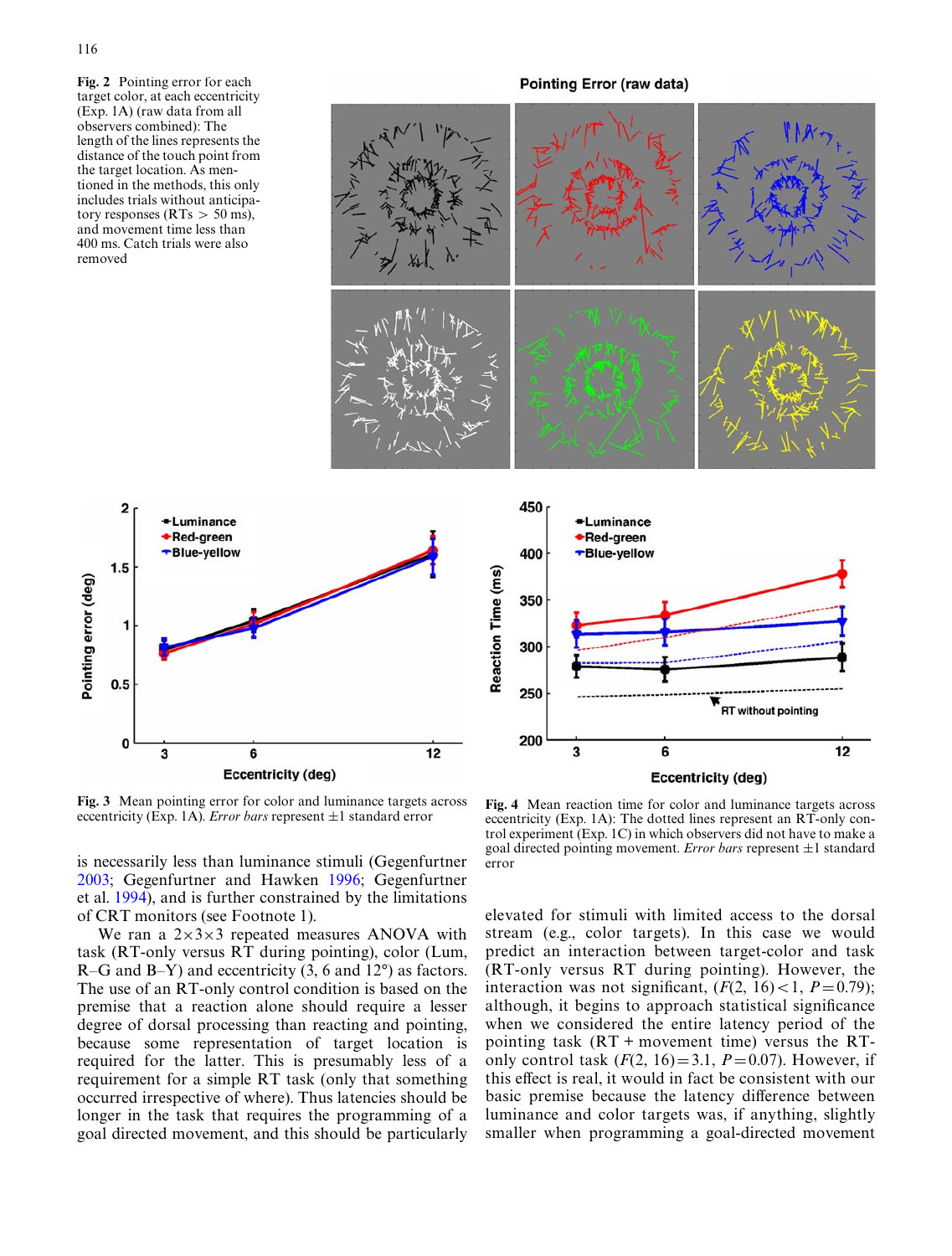$(R-G-Lum = 56$  ms,  $B-Y-Lum = 31$  ms) versus the RT-only condition  $(R-G-Lum = 67 \text{ ms}, B Y - Lum = 40$  ms). In other words, the relative advantage for luminance targets was in fact smaller when programming a goal directed movement. In general, RTs were simply elevated when combined with pointing (approximately 30 ms longer) for all target-color conditions (although, the main effect of task was not statistically significant,  $F(1, 8) = 2.47$ ,  $P = 0.15$ ). Thus, the latency-cost of programming a goal directed movement was not largely different for luminance or color targets (at least not in the direction predicted to counter our argument), which is consistent with the idea that the dorsal stream has access to chromatic signals for guiding pointing.

There was however a significant color  $\times$  eccentricity interaction,  $F(4, 68) = 20.32$ ,  $P < 0.001$ , which was likely due to an increase in RT for R–G targets as a function of eccentricity relative to the other target conditions. We ran two repeated measures ANOVAs (with Bonferroni correction) to test this: one on the difference between R–G targets and B–Y across eccentricity, and another on the difference between  $B-Y$  and luminance targets across eccentricity. As predicted, RT to R–G targets becomes increasingly longer across eccentricity relative to B–Y targets,  $F(2, 36) = 16.54$ ,  $P < 0.01$ . However, the difference between  $B-Y$  and luminance targets did not vary significantly across eccentricity,  $F(2, 36)=2.3$ ,  $P>0.05$ . The RTs for B–Y targets are simply elevated relative to the luminance condition, but the  $R-G$  channel is affected in a different way. We will discuss a possible reason for this later.

Finally, movement time was fairly constant across conditions  $(M=315 \text{ ms})$ . A  $3\times3$  (target color  $\times$ eccentricity) repeated measures ANOVA revealed a negligible effect of color only (8 ms advantage for isoluminant targets,  $F(2, 18)=7.2$ ,  $P<0.05$ ). As previously mentioned, a longer response to isoluminant targets should not be surprising given that the maximum cone contrast physical possible for isoluminant stimuli is necessarily less than luminance stimuli (Gegenfurtner [2003](#page-15-21); Gegenfurtner and Hawken [1996](#page-15-16); Gegenfurtner et al. [1994\)](#page-15-25). Therefore, we also compared RTs between luminance and color targets (R–G only) of matched cone contrast (Exp. 1D). This was achieved by reducing the contrast of luminance- relative to color-targets by a factor of 0.1 (see Footnote 1).

As can be seen from Fig.  $5$ , there was little difference in reaction time between luminant and isoluminant R–G targets once stimuli were matched in terms of cone contrast. Both show nearly the same increase in reaction time as contrast was reduced from 10 to 5%. We ran a two-way (contrast  $\times$  target-color) repeated measures ANOVA on the data from the 5–10% contrast points to test whether reaction times differed between luminance and color targets. The ANOVA revealed a significant effect of contrast only  $(F(3, 12)=6.41, P<0.05)$ . The effect of target-color was not significant  $(F(1, 12)=4.69$ ,  $P=0.1$ ). This is in contrast to some previous work that has reported longer reaction times for isoluminant stim-



<span id="page-7-0"></span>**Fig. 5** Mean reaction time for color and luminance targets as a function of RMS cone contrast (Exp. 1D). *Error bars* represent  $\pm 1$ standard error

uli (Burr et al. [1998;](#page-15-39) Schwartz [1992](#page-15-35)). We will return to this issue later.

## *Effect of individual variation in isoluminance (pointing)*

To control for the possibility that the results were due to variations in individual isoluminance, we examined pointing accuracy and reaction time to color targets whose luminance contrast was varied (Exp. 1E). It was necessary to examine the results of separate observers in this case because any difference in performance due to individual variation in isoluminance would cancel out when combined. We therefore tested only two observers using a large number of trials (approximately 65) per condition.

Figure [6](#page-8-0) shows the results from the two observers. The shaded area represents the 95% confidence interval for mean of the two highest contrast end-points  $(\pm 10\%)$ . As can be seen, there was very little deviation from this in terms of pointing accuracy (Fig. [6](#page-8-0)a). An ANOVA revealed a non-significant difference across contrast for both observers  $(F(8, 603)=0.62$  for S-1 and  $F(8, 603)=0.62$  $584$ )=0.30 for S-2,  $P > 0.05$  in both cases). Furthermore, the reaction time profiles were centered around 0 for both observers, with a fairly steady decrease as luminance contrast increased in both directions (Fig. [6b](#page-8-0)). If pointing accuracy was particularly sensitive to the natural variation in individual isoluminant points it should have resulted in elevated position error around some optimal isoluminant point for a given observer. This was not the case.

#### Experiment 2 (Saccades)

To ensure this experiment was comparable to the previous, the visual presentation was identical to Experiment 1A (i.e., 100 ms target duration and 10% catch trials) except that the task involved eye movements only.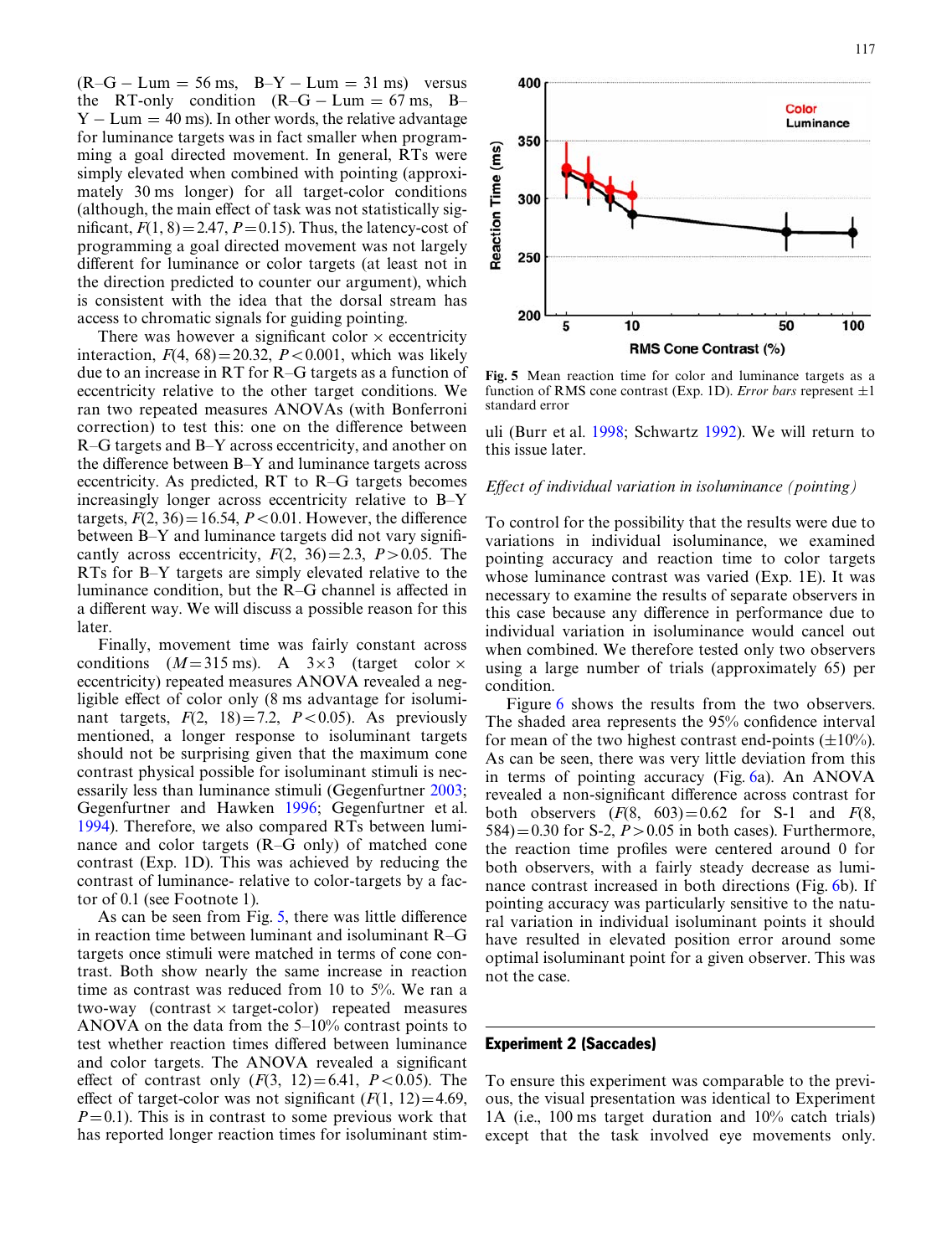



<span id="page-8-0"></span>Fig. 6 Contribution of individual variation in isoluminance (pointing). The plots show pointing error (**a**), and reaction time (**b**) to color targets as a function of luminance contrast for two observers (Exp. 1E): Color saturation was held constant at 80% of the maximum

Observers were simply requested to look to the target when it appeared. No outlier procedure was used, but we removed trials where the saccadic landing positions were less than 50% accurate (i.e., where position error  $>$  half the target eccentricity). Since saccades are ballistic movements, we should see similar results with an extended target duration and without catch trials, so Experiment 1B was designed to test this. Target duration was 500 ms, and a target appeared on every trial.

#### Results and discussion

#### *Misses and false alarms*

The proportion of misses (0.057) and false alarms (0.1) was again reasonably low indicating that that targets were visible, and that observers were responding selectively to the target and not the fixation offset. As with Experiment 1, the majority of misses came from three observers, and only for the most eccentric R–G targets, which again may be due to the fact that these targets necessarily had lower cone contrast (see Footnote 1). As with pointing, the correlation between number of misses and saccadic error for the most eccentric R–G targets was also not significant  $(r=-0.28, P=0.4, n=10)$ . Thus, while these targets may have been less visible for some, this result suggests that if observers could detect the tar-

possible on our equipment, while luminance contrast was varied. The *shaded area* represents the 95% confidence interval for the mean of the highest contrast end-points  $(\pm 10\%)$ 

get, they could also accurately shift their gaze to its location.

The use of catch trials for saccades might seem problematic: e.g., on target absent trials, once the fixation spot is removed, maintaining fixation on an empty gray field might seem difficult. If this were true, there should be a greater proportion of false alarms for saccades than pointing in Experiment 1. This was however not the case: the mean proportion of false alarms for pointing  $(0.08,$  Experiment 1A) was not significantly different from false alarms for saccades (0.1, Experiment 2A),  $t(18) = -0.7$ , *P*>0.05. In a similar way, saccades might have occurred when the target was in fact undetected, but would appear as a valid response (resulting in a lower miss rate). However the proportion of misses was very low  $(0.02)$ , and was not different from the previous pointing experiment (0.03),  $t(18)=0.6$ ,  $P > 0.05$ , indicating that observers only responded to the target when they saw it.

## *Accuracy*

Figure [7](#page-9-0) shows saccadic error for each of the targets as indicated by the color of the lines. The length of the lines reflects the Euclidean distance of the end point of the first-saccade from the target. As with pointing, there was no obvious difference between targets defined by either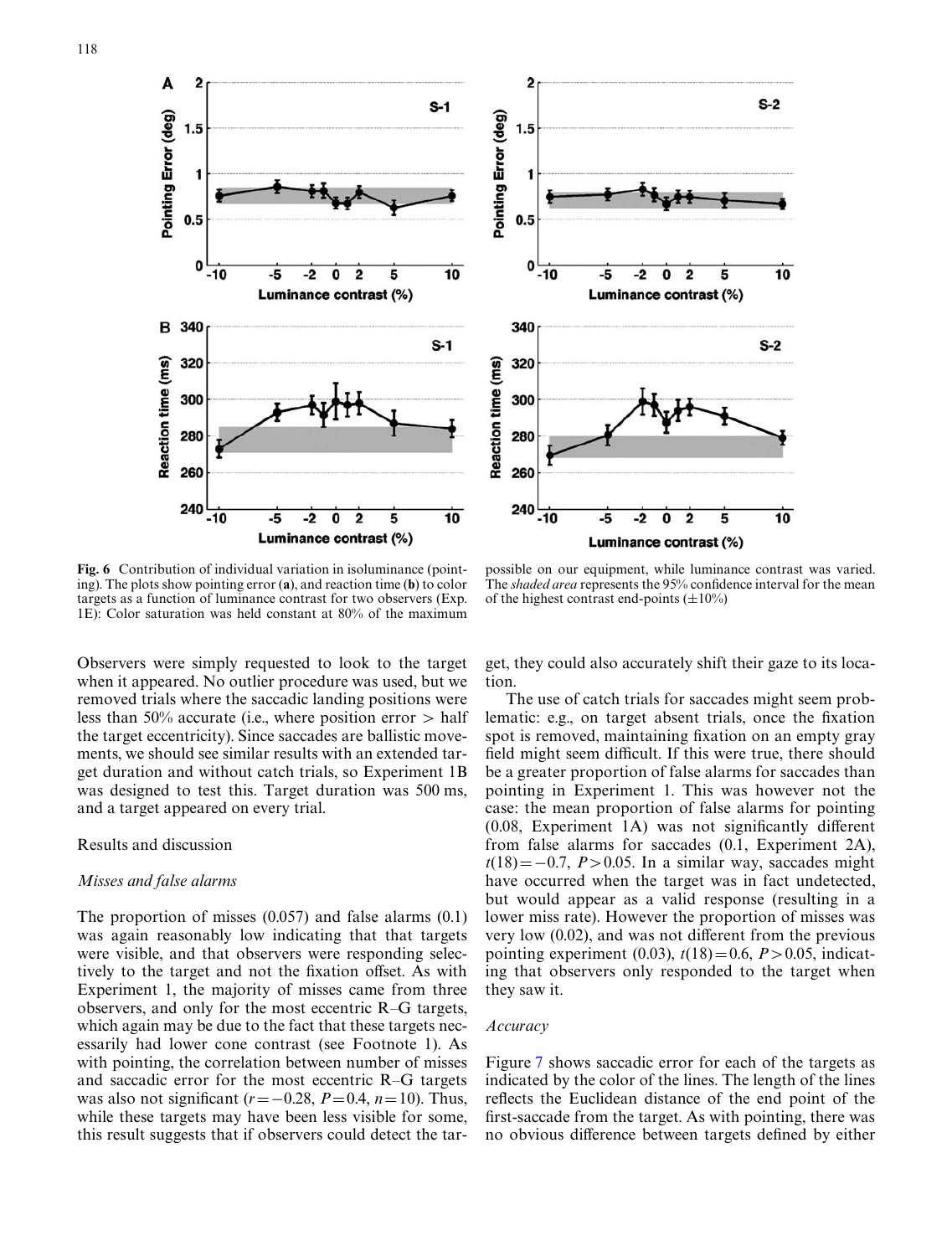<span id="page-9-0"></span>**Fig. 7** Saccadic error for each target color, at each eccentricity (Exp. 2A) (raw data from all observers combined): The length of the lines represents the distance of the touch point from the target location. As mentioned in the methods, this only includes trials without anticipatory responses (Saccade latencies > 80 ms excluded). Catch trials and trials where saccadic error was more than half the target eccentricity were also removed



luminance or color, except for an overall increase in error with eccentricity (see Fig. [8\)](#page-9-1). The solid lines in Fig. [8](#page-9-1) show the primary task which was identical to Experiment 1A except the task involved a saccadic response (i.e., 100 ms target, 10% catch trials). The dotted lines are the results with an extended target duration of 500 ms and no catch trials (Experiment 2B; error bars not included for clarity). As can be seen, the pattern is nearly identical except for slightly better accuracy with longer duration targets (Exp. 2B). We ran a mixed ANOVA with task (Primary versus extended target duration) as a between subjects factor, and color (Lum,  $R-G$  and  $B-Y$ ) and eccentricity (3, 6 and 12°) as within subjects factors. As with pointing, saccadic error also increased with eccentricity,  $F(2, 36) = 187$ ,  $P < 0.001$ . Thus while target duration may play a role in the accuracy of saccades overall, color signals are used as efficiently as luminance in guiding the eyes. The results mirror that of the pointing task. In fact, when we plot pointing error along side saccadic error (Fig. [9\)](#page-9-2) the lines fall nearly on top of one another.

## *Latency*

Figure [10](#page-10-0) shows saccadic latency as a function of target condition and eccentricity. The dotted lines repre-



<span id="page-9-1"></span>**Fig. 8** Mean saccadic error for color and luminance targets across eccentricity (Exp. 2A, *solid lines*): the *dotted lines* represent saccadic error for targets with an extended duration of 500 ms, and without catch trials (Exp. 2B). *Error bars* represent  $\pm 1$  standard error



<span id="page-9-2"></span>**Fig. 9** Comparison between pointing error (Exp. 1A) and saccadic error (Exp. 2A), collapsed across target-color condition. *Error bars* represent  $\pm 1$  standard error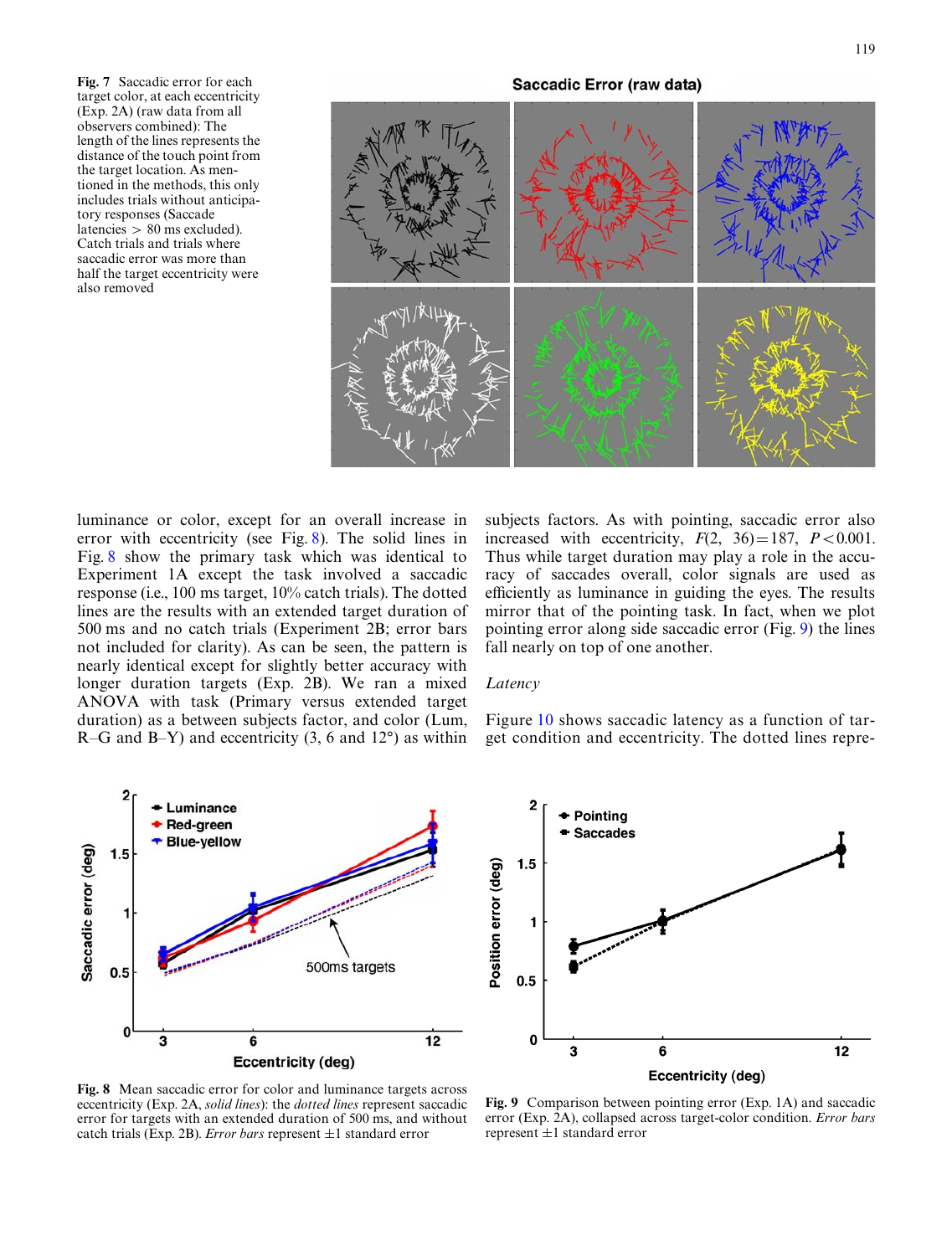



<span id="page-10-0"></span>**Fig. 10** Mean saccadic latency for color and luminance targets across eccentricity (Exp. 2A, *solid lines*): The *dotted lines* represent saccade latencies for targets with an extended duration of 500 ms, and without catch trials (Exp. 2B). *Error bars* represent  $\pm 1$  standard error

sent the condition with the extended target duration (500 ms), and without catch trials. Note the similarity to the pattern of manual RTs in the previous experiment (Fig. [4\)](#page-6-2). As with Experiment 1, we found a significant color  $\times$  eccentricity interaction,  $F(4,$  $72$ )=46, *P*<0.001. In addition, the pattern for the longer duration targets mirrored that of the flashed targets, except that latencies were shorter overall (the effect of target-duration condition approached significance,  $F(1, 18) = 3.4$ ,  $P = 0.08$ ). The color  $\times$  eccentricity interaction was again the result of increasing saccade latencies for R–G targets across eccentricity. The difference between  $R-\bar{G}$  and  $B-Y$  targets increased with eccentricity,  $F(2, 38) = 54$ ,  $P < 0.01$ , whereas the difference between  $B-Y$  and luminance targets remained even across eccentricity,  $F(2, 38)=2.8$ , *P*>0.05 (with Bonferroni correction).

We also compared saccade latency between luminance and color (R–G only) targets of equal cone contrast (Exp. 2C). As can be seen from Fig. [11](#page-10-1), the results are very similar to manual reaction times (Fig. [5](#page-7-0)), showing virtually no difference between luminance and color targets at points of equal cone contrast. We ran a two-way (contrast  $\times$  target-color) repeated measures ANOVA on the data from the 5–10% contrast points to test whether saccade latency differed between luminance and color targets. The ANOVA revealed a significant effect of contrast only  $(F(3, 12)=14.40,$  $P < 0.05$ ). The effect of target-color was not significant  $(F(1, 12) < 1, P > 0.05)$ . That is, there was no difference in saccade latency between luminant and isoluminant stimuli matched in terms of cone contrast. This result differs from some previous work that has reported longer saccade latencies for isoluminant stimuli (van Asten et al. [1988](#page-15-36); Perron and Hallett [1995](#page-15-37); Satgunam and Fogt [2005\)](#page-15-38). We will return to this issue in the general discussion.

<span id="page-10-1"></span>**Fig. 11** Mean saccadic latency for color and luminance targets as a function of RMS cone contrast (Exp. 2C). *Error bars* represent  $\pm 1$ standard error

#### *Effect of individual variation in isoluminance (saccades)*

As with pointing (see Fig. [6\)](#page-8-0), we also varied the luminance contrast of the color targets for the saccade task (Exp. 2D) to determine the degree to which variations in individual isoluminance might have contributed to these results. Figure [12](#page-11-0) shows the results from the two observers. The shaded area represents the 95% confidence interval for mean of the two highest contrast end-points  $(\pm 10\%)$ . As can be seen, there was very little deviation from this in terms of saccadic error (Fig. [12a](#page-11-0)). An ANOVA revealed a non-significant difference across contrast for both observers  $[F(8, 577) = 0.61$  for S-1 and  $F(8, 623) = 0.69$  for S-2,  $P > 0.05$  in both cases]. Furthermore, the latency profiles were centered around 0 for both observers, showing a fairly steady decrease as luminance contrast increased in either direction (Fig. [12b](#page-11-0)). If saccadic error was particularly sensitive to the natural variation in individual isoluminant points it should have resulted in elevated position error around some optimal isoluminant point for a given observer. As with pointing, this was not the case.

## Experiment 3 (pointing versus color-naming)

The results of the previous two experiments could be due to the ability of the dorsal stream to exploit the natural variation in individual cells' luminance balance (Gegenfurtner et al. [1994](#page-15-25)), thereby responding to the isoluminant component of a stimulus without necessarily having access to information about the color itself. If this is the case, we should see a difference between pointing accuracy and color-naming performance, because only the latter requires discrimination of the color itself. Similar performance, however, would suggest that the same signals are used in both tasks.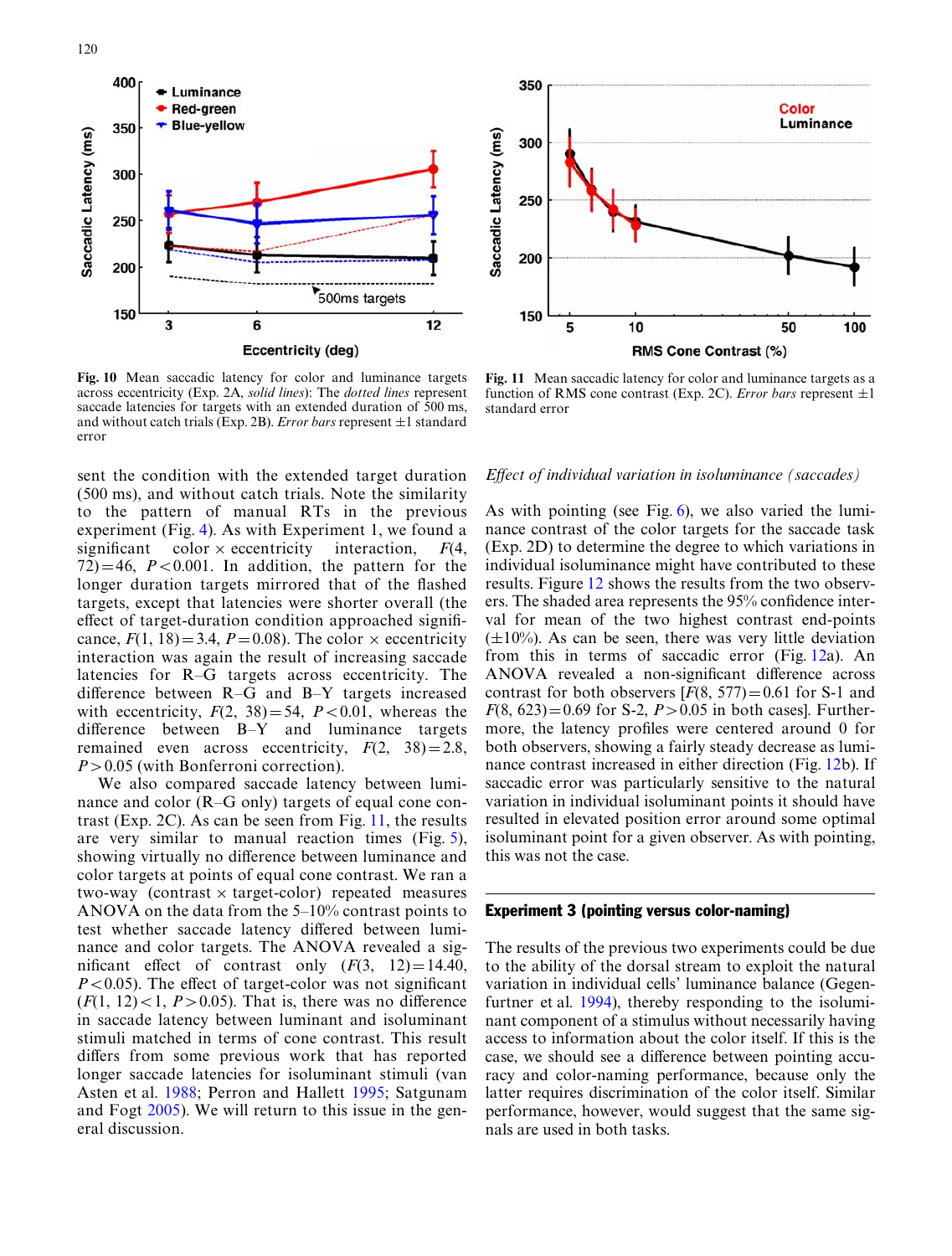

<span id="page-11-0"></span>**Fig. 12** Contribution of individual variation in isoluminance (saccades). The plots show saccadic error (**a**) and saccade latency (**b**) to color targets as a function of luminance contrast for two observers (Exp. 2D): Color saturation was held constant at 80% of the maxi-

mum possible on our equipment, while luminance contrast was varied. The *shaded area* represents the 95% confidence interval for the mean of the highest contrast end-points  $(\pm 10\%)$ 

We used a dual task procedure in which observers had to first point to the target, and then immediately name its color by pressing the appropriate key (see Fig. [1](#page-4-0), bottom). Targets were presented at a single eccentricity (6°), randomly around an imaginary circle. Target contrast was varied. As described earlier, in order to compare pointing to colornaming (% correct color), the screen was later divided into four equal sectors depicted in Fig. [1](#page-4-0) (bottom), defining the four alternatives in terms of pointing (% correct quadrant).

## Results and discussion

Figure [13](#page-12-0) shows the psychometric functions relating pointing to color-naming for two observers. Note that the *x*-axis represents relative contrast. At 100%, R–G targets were approximately equal to 10% cone contrast, and B–Y targets were approximately equal to 86% s-cone contrast. Because the R–G channel is inherently more sensitive, all targets were of approximately equal visibility at points of equal relative contrast. This was verified by the fact that the functions for the separate target colors were the same. Therefore, we collapsed the data across target color.

As can be seen, the functions relating pointing to color-naming were essentially identical for both observers. This is remarkable given the difference between these two tasks. This result suggests the dorsal stream not only responds to the isoluminant component, but can discriminate the color itself, which is consistent with neurophysiological data from area LIP (Toth and Assad [2002\)](#page-15-10).

Figure [14](#page-12-1) shows a plot of the pointing positions relative to the targets at four different contrasts (data from both observers combined). The length of the lines represents the Euclidean distance of the finger's landing position from the target location, and the color of the line represents whether the psychophysical judgment was correct (blue) or not (red). It can be seen that when the target's color is correctly identified (blue lines), the lines are generally shorter, whereas with incorrect judgments of target-color (red lines), the lines are more often longer. The correlation between naming errors and pointing error (line length) was highly significant  $(r=0.58, P<0.001, n=597$ ; see Fig. [15](#page-12-2)). This result is essentially the same pattern reflected in the psychometric functions. Basically, if observers were able to name the color of the target, they could accurately point to its location as well. This suggests that the signals driving the perception of the target's color may be the same as those used to guide pointing.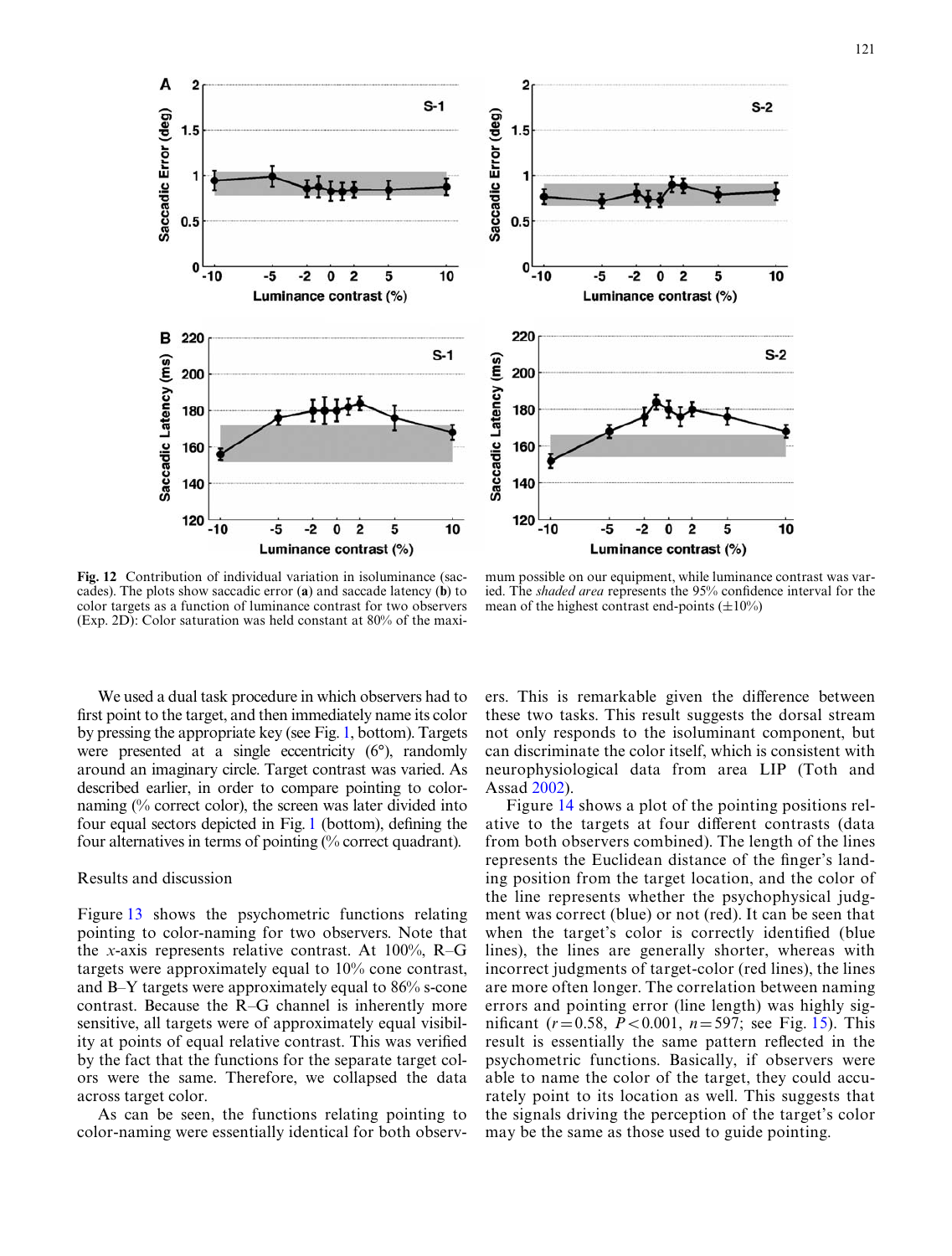



<span id="page-12-0"></span>**Fig. 13** Psychometric functions relating pointing accuracy (% correct quadrant) to color-naming accuracy (% correct color), as a function of relative contrast (Exp. 3). Note that at 100% relative contrast, actual cone contrast was approximately 10% for the R–G targets, and 86% S-cone contrast for the B–Y targets. At the same relative



<span id="page-12-1"></span>**Fig. 14** Pointing error as a function of relative contrast (Exp. 3) (raw data from the two observers combined). The *length of the lines* represents the distance of the touch point from the target location, and the *color of the lines* represents the color-naming response: *blue* correct and *red* incorrect

## General discussion

## Summary of the findings

The question addressed here was to what extent human observers can successfully use pure chromatic signals to guide the eyes and the hand. Both color and luminance can be used to segment objects from backgrounds, which

contrast, all targets were at nearly equal visibility. This was verified by the fact that the underlying functions for the separate targets colors were the same. Therefore, the data were collapsed across target colors



<span id="page-12-2"></span>**Fig. 15** Mean pointing error  $(\pm 2 \text{ standard errors of the mean})$  as a function of color-naming errors (Exp. 3) (mean of the separate target colors plotted in color along side). As can be seen, pointing error (degree) was substantially larger when color-naming errors occurred. The correlation between pointing error (degree) and color-naming errors plotted in the upper left

can facilitate recognition memory for natural scenes (Gegenfurtner and Rieger [2000](#page-15-3); Wichmann et al. [2002](#page-16-0)), and help us find a target amongst a field of distractors (D'Zmura [1991;](#page-15-4) D'Zmura et al. [1997;](#page-15-5) Olds et al. [1999\)](#page-15-6). So it may not be surprising that color information might be available to guide actions towards such objects. But if the dorsal stream does not have access to color information, we would expect at least some difference in pointing or saccadic accuracy using targets made visible by only a chromatic difference from the background. Studies have suggested that color can influence actions (e.g., Brenner and Smeets [2004](#page-15-8); Schmidt [2002](#page-15-9)), and our results extend these findings: we have found no difference in the accuracy of saccades or rapid pointing movements to targets defined exclusively by luminance or color. The same was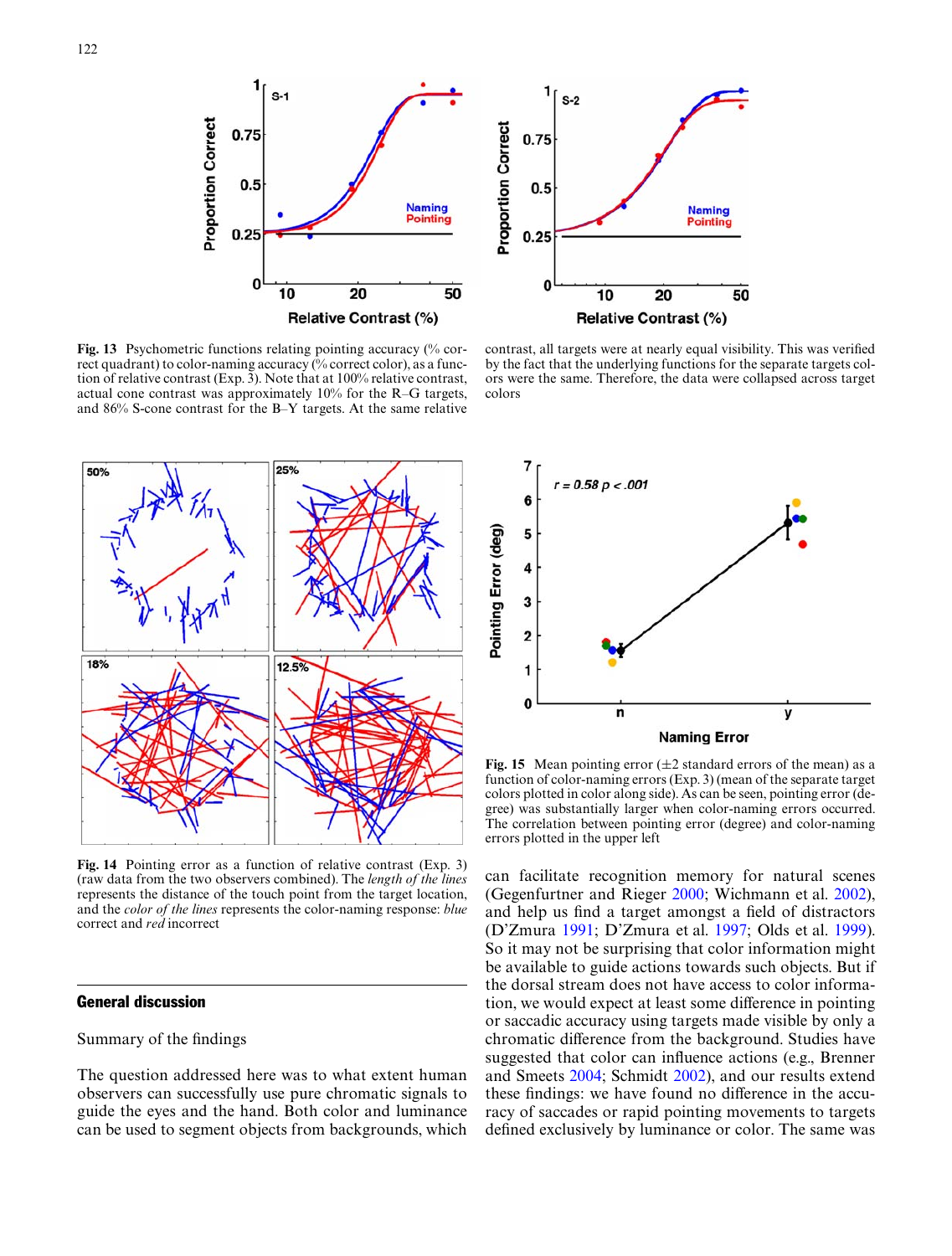true when we varied the luminance contrast of color targets by small amounts, which makes it unlikely that the results were due to individual variations in isoluminance. Furthermore, observers were able to use these signals under restricted conditions (i.e. flashed targets, restricted movement time of 400 ms, and with shutter-goggles) to guide actions with surprisingly good precision.

The results are also in good agreement with those of Anderson and Yamagishi ([2000\)](#page-15-27) showing that both M- and P-type targets can be localized with the same efficiency using manual pointing in a non-speeded task (e.g., they report 1.3° localization accuracy for targets at 10° eccentricity, versus approximately 1.5° accuracy for targets at 12° eccentricity with both speeded pointing and eye movements in our task).

Response latencies also showed an interesting pattern across eccentricity: latencies for both the eye and the hand increased as a function of eccentricity for targets isolating the R–G color opponent channel only. The effect of eccentricity on saccade latency is believed to form a bowl-shaped function, with a sharp increase for near foveal targets  $( $0.75^{\circ}$ )$ , and a gradual increase for targets greater than 12° (Kalesnykas and Hallett [1994\)](#page-15-43). Between 0.75 and 12°, latencies remain fairly constant. This is consistent with our data. Our targets were within the range expected to produce a flat function across eccentricity  $(3-12^{\circ})$ , which is what we saw with luminance and B–Y targets. It has also been reported that cone contrast sensitivities for the luminance and B–Y color opponent systems remain constant over a wide range of the visual field  $(30^{\circ})$ , whereas the R–G system shows a steeper decline in sensitivity with eccentricity (Mullen and Kingdom  $2002$ ). We believe our data fit this quite well: both eye and hand latencies increased across eccentricity for R–G targets only.

We employed a RT-only control condition to measure the relative contribution of color versus luminance signals to latencies when the computation of target position was not required. If the dorsal stream has little access to color, we might have expected elevated latencies especially for color targets when a goal-directed movement was required. This was not the case: except for an overall increase in latencies when a goal-directed movement was required, the pattern between luminance and color targets for each task was largely the same.

When stimuli were matched in terms of cone contrast on our equipment, we found virtually no difference between luminance and color targets for both manual reaction times (Fig. [5](#page-7-0)) and saccade latency (Fig. [11](#page-10-1)). If luminance and color signals are treated in largely different ways (whether dorsal or ventral), it is quite surprising that latencies were nearly identical at points of equal cone contrast, especially given their sensitivity to small variations in contrast as suggested by Figs. [6](#page-8-0) and [12.](#page-11-0) This was also surprising in light of previous studies that report longer latencies for isoluminant stimuli (van Asten et al. [1988;](#page-15-36) Burr et al. [1998;](#page-15-39) Perron and Hallett [1995;](#page-15-37) Satgunam and Fogt [2005](#page-15-38); Schwartz [1992](#page-15-35)). It is important to note that the results of these studies vary a lot, from a moderate  $17-23$  ms saccade latency difference for the Asten et al. ([1988](#page-15-36)) study, to a large 93 ms reaction time difference for the Schwartz  $(1992)$  study. There are several possible reasons for this variation, one being the method of matching luminance and color stimuli: e.g., using CIELab space (Satgunam and Fogt [2005](#page-15-38)), presenting targets at some multiple of contrast threshold (van Asten et al. [1988\)](#page-15-36), or matching cone contrast (Burr et al. [1998\)](#page-15-39). This makes a direct comparison to our results difficult. While Burr et al. [\(1998](#page-15-39)) used stimuli of matched cone contrast, their stimuli were quite different from ours (i.e., they measured reaction time to motion onset of a drifting grating), and their method allowed a much larger range of cone contrasts.

Finally, the act of pointing versus color-naming provided a useful means of comparing perception and action (Exp. 3). If the results of Experiments 1 and 2 were due to the ability of the dorsal stream to exploit the natural variation in individual cells' luminance balance (Gegenfurtner et al. [1994\)](#page-15-25), and not color selectivity per se, we might expect at least some difference between pointing accuracy and color-naming performance. This is because only the latter required discrimination of the color itself. However the functions were identical: if observers could name the target's color, they could accurately point to its location as well.

Potential routes for visuomotor color signals

We have argued here that the dorsal stream may have access to color signals as suggested by the equally high level of precision of goal-directed movements to targets defined by either luminance or color. As previously noted, dorsal area MT is not entirely blind to color signals (Dobkins and Albright [1994;](#page-15-24) Gegenfurtner et al. [1994\)](#page-15-25), even though it has little or no color-opponent cells. The cells instead act like poorly calibrated photometers which do respond to photometrically isoluminant stimuli. It is possible that the motor system takes advantage of this fact, but the results of Exp. 3 (Figs. [13,](#page-12-0) [14](#page-12-1) and [15](#page-12-2)) also suggest that the two systems might share the same signals.

In terms of saccades, visually responsive neurons in the superior colliculus  $(SC)$ , frontal eye fields (FEF) and lateral intraparietal area (LIP) are not believed to be selective for visual features such as color (Bruce and Goldberg [1985](#page-15-45); Colby and Duhamel [1996;](#page-15-46) Robinson and McClurkin [1989\)](#page-15-47). There is however a rich network of direct and indirect connections between these areas and striate and extrastriate areas (e.g, see Bruce et al. [2004;](#page-15-48) Sommer and Wurtz [2004](#page-15-49) for reviews), which provide several possible routes for access to color signals. Furthermore, selectivity for a certain visual feature in parietal cortex may sometimes depend upon whether the visual feature (e.g., color) is relevant for the task, as was the case for area LIP (Toth and Assad [2002](#page-15-10)).

It is also important to consider the nature of the task in attempting to isolate certain underlying pathways. A good example of this is by Sumner et al. [\(2002](#page-15-50)). They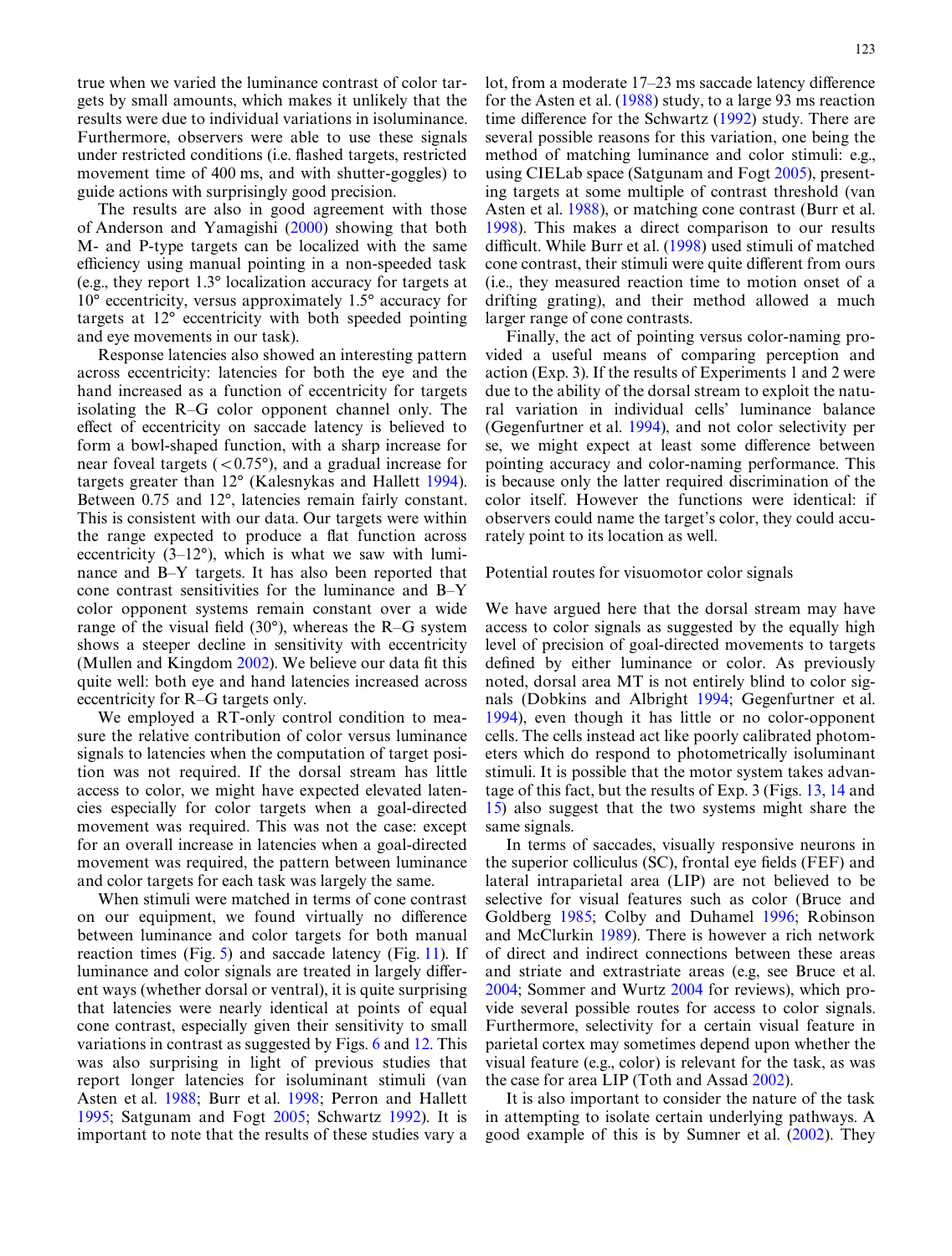utilized pure S-cone isolating stimuli which are apparently blind to the SC and magnocellular pathway (Sumner et al. [2002\)](#page-15-50). While these stimuli failed to produce a oculo-motor distractor effect (Walker et al. [1997](#page-15-51)), they were quite efficient at producing an attentional cueing effect (Posner [1980\)](#page-15-52). This suggests that the colliculus may not be a candidate for the effects we have shown here (at least in terms of our S-cone isolating targets). However, it may depend on the nature of the task, since the remote distractor effect has been suggested to be related to direct retinal inputs to the SC (Walker et al. [1997](#page-15-51)). Furthermore, the presence of two completing stimuli (target and distractor) presumably involves higher level decision processes, perhaps involving more frontal cortical areas. We have tried to keep the task as simple as possible in an effort to limit interpretations to what might be considered more typical dorsal- and ventral-type processing.

One could argue however that ventral mechanisms might detect and code the coordinates of both color and luminance signals (from early retinotopic areas such as V1 or V2), and then pass these coordinates on to the dorsal stream to perform the movement. This is an intriguing possibility, which is in line with the fact that the signals from the magno, parvo, and konio pathways begin to mix in as early as V1 (see Sincich and Horton [2005](#page-15-13) for review). This is also consistent with our results, especially Exp. 3 which suggests that the mechanisms driving the perception of the target's color may share signals with the mechanisms guiding motor behavior. However, spatial coding is believed to be a defining characteristic of the dorsal processing stream (Ungerleider and Mishkin [1982\)](#page-15-14), whereas color selectivity is believed to be inherently ventral. We have simply tried to demonstrate here that while this dichotomy exists, the mechanisms controlling actions can nonetheless very efficiently make use of pure chromatic signals. It nonetheless remains to be seen whether this efficiency is strictly due to the dorsal stream processing color signals per se, or whether motor areas make use of the spatial coordinates of this attribute, which may be computed elsewhere via recurrent connections between ventral areas highly selective for color (e.g., V4) and earlier retinotopic areas.

## Conclusion

While color processing from the retina to the cortex is reasonably well understood, much less is known about the nature of color in the cortex (Gegenfurtner [2003](#page-15-21)). It has been thought of as a specific attribute that is processed independently of form and motion, and used only by the ventral stream to facilitate perception (Livingstone and Hubel [1988](#page-15-15)). It is now believed that cortical color processing does not occur in an isolated area, but is in fact an attribute of neurons in several areas (Gegenfurtner [2003\)](#page-15-21). The signals from the magno, parvo, and konio channels begin to combine in V1 (see Sincich and Horton [2005](#page-15-13) for review), so it is quite possible that the dorsal stream takes advantage of these combined signals. Taken together, our results show that human observers can efficiently use chromatic signals across a wide range of the visual field to accurately guide the eyes and the hand.

#### Footnotes

## Footnote 1

The maximum cone contrast physically possible using isoluminant R–G stimuli is necessarily constrained by the overlap in spectral sensitivities of the L- and M-cones. It amounts to approximately 15% for the L-cones and 34% for M-cones (Gegenfurtner et al. [1994](#page-15-25)). This is further constrained by the limitations of CRT monitors. On our equipment, R–G stimuli at maximum saturation resulted in cone contrasts of approximately 7% for the L-cones, and 12% for the M-cones. The root-meansquared (RMS) cone contrast of the L- and M-cones is calculated by the following:  $[((\Delta L/L)^2 + (\Delta M/M)^2)/2)]^{1/2}$ , where  $L$  and  $M$  are the average cone excitations, and  $\Delta L$ and  $\Delta M$  are the differences between the peak and the average excitations (Gegenfurtner and Hawken [1996\)](#page-15-16). At maximum saturation, RMS cone contrast was about 10% for R–G targets on our equipment. For the primary experiments comparing accuracies, we did not equate targets in terms of cone contrast, but chose the maximum contrast/saturation as a more conservative alternative. If accuracies are no better for luminance than color targets, it furthers supports our claim that the dorsal stream can efficiently use chromatic signals to guide actions. In a subsequent experiment we did match the cone contrast of luminance and color targets.

#### Footnote 2

While observers performed Exp. 1A reasonably well with peripheral vision (since few observers made eye movements), central vision should nonetheless better guide the hand to a desired location (Admiraal et al. [2003\)](#page-14-0). When observers were explicitly asked to make a saccade during this procedure, this is what we find: average pointing error is significantly lower when observers made saccades (0.9°) versus when they did not (1.2°),  $t(14)=2.4$ ,  $P < 0.05$ .

**Acknowledgments** This research was funded by the Bundesministerium für Bildung und Forschung ("Modkog" 62000177), and the DFG Forschergruppe 560 ("Perception and Action").

#### References

<span id="page-14-0"></span>Admiraal MA, Keijsers NL, Gielen CC (2003) Interaction between gaze and pointing toward remembered visual targets. J Neurophysiol 90(4):2136–2148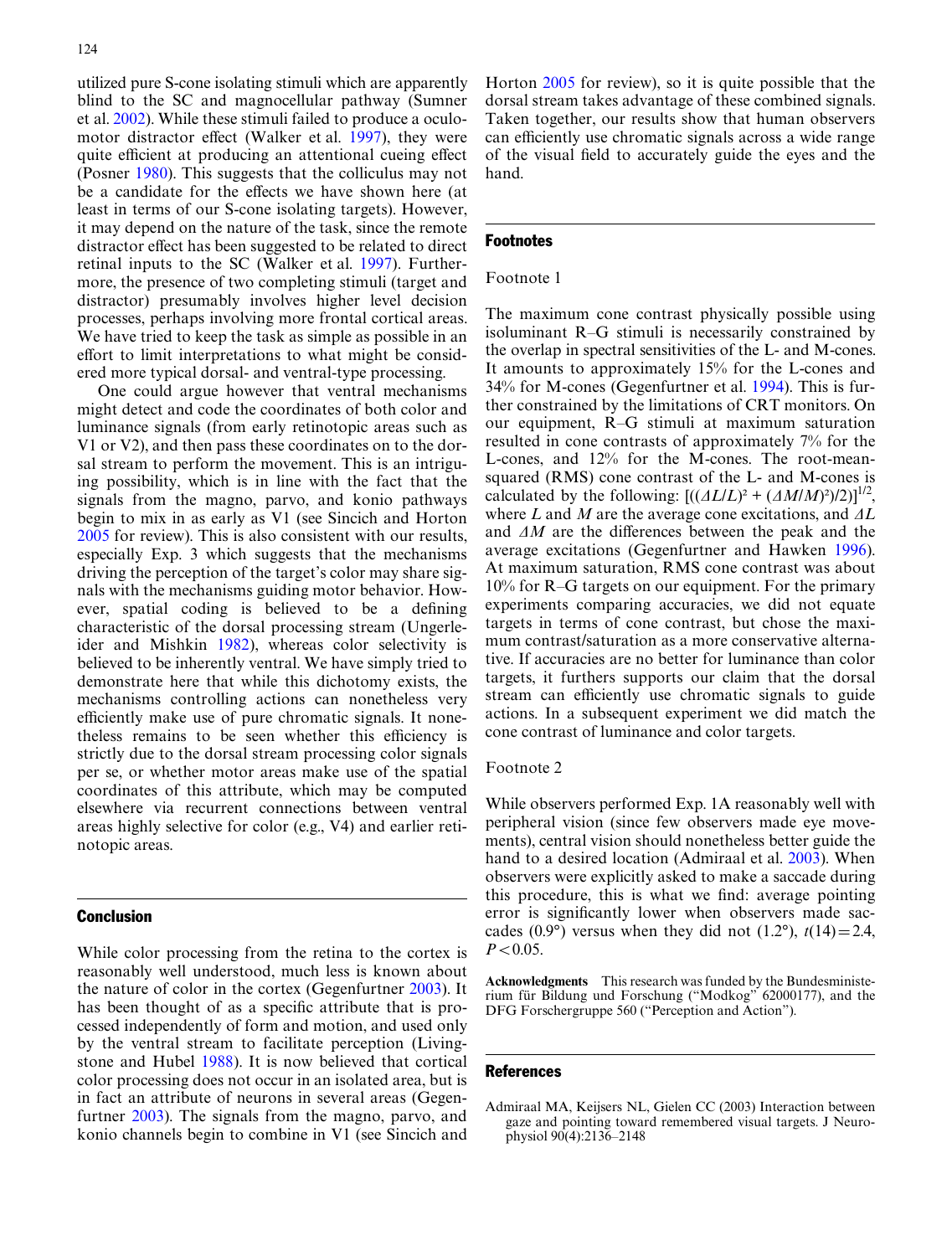- <span id="page-15-27"></span>Anderson SJ, Yamagishi N (2000) Spatial localization of colour and luminance stimuli in human peripheral vision. Vision Res 40(7):759–771
- <span id="page-15-29"></span>Barbur JL, Wolf J, Lennie P (1998) Visual processing levels revealed by response latencies to changes in different visual attributes. Proc Biol Sci 265(1412):2321–2325
- <span id="page-15-8"></span>Brenner E, Smeets JB (2004) Colour vision can contribute to fast corrections of arm movements. Exp Brain Res 158(3):302–307
- <span id="page-15-48"></span>Bruce CJ, Friedman HR, Kraus MS, Stanton GB (2004) The primate frontal eye field. In: Chalupa LM, Werner JS (eds) The visual neurosciences (Vol. 2) MIT, Cambridge, MA
- <span id="page-15-45"></span>Bruce CJ, Goldberg ME (1985) Primate frontal eye fields I: single neurons discharging before saccades. J Neurophysiol 53:603–635
- <span id="page-15-39"></span>Burr DC, Fiorentini A, Morrone C (1998) Reaction time to motion onset of luminance and chromatic gratings is determined by perceived speed. Vision Res 38(23):3681–3690
- <span id="page-15-42"></span>Cavanagh P, MacLeod DI, Anstis SM (1987) Equiluminance: spatial and temporal factors and the contribution of blue-sensitive cones. J Opt Soc Am A 4(8):1428–1438
- <span id="page-15-7"></span>Chaparro A, Stromeyer CF 3rd, Huang EP, Kronauer RE, Eskew RT Jr (1993) Colour is what the eye sees best. Nature 361(6410):348–350
- <span id="page-15-23"></span>Charles ER, Logothetis N (1989) The responses of middle temporal (MT) neurons to isoluminant stimuli. Invest Opthalmol Vis Sci 30:427
- <span id="page-15-46"></span>Colby CL, Duhamel JR (1996) Spatial representations for action in parietal cortex. Brain Res Cogn Brain Res 5(1–2):105–115
- <span id="page-15-28"></span>Cressman EK, Franks IM, Enns JT, Chua R (2005) No automatic pilot for visually guided aiming based on colour. Exp Brain Res 171(2):174–183
- <span id="page-15-11"></span>Derrington AM, Krauskopf J, Lennie P (1984) Chromatic mechanisms in lateral geniculate nucleus of macaque. J Physiol 357:241–265
- <span id="page-15-24"></span>Dobkins KR, Albright TD (1994) What happens if it changes color when it moves?: the nature of chromatic input to macaque visual area MT. J Neurosci 14(8):4854–4870
- <span id="page-15-2"></span>Dominy NJ, Lucas PW (2001) Ecological importance of trichromatic vision to primates. Nature 410(6826):363–366
- <span id="page-15-4"></span>D'Zmura M (1991) Color in visual search. Vision Res 31(6):951–966
- <span id="page-15-5"></span>D'Zmura M, Lennie P, Tiana C (1997) Color search and visual field segregation. Percept Psychophys 59(3):381–388
- <span id="page-15-21"></span>Gegenfurtner KR (2003) Cortical mechanisms of colour vision. Nat Rev Neurosci 4(7):563–572
- <span id="page-15-16"></span>Gegenfurtner KR, Hawken MJ (1996) Interaction of motion and color in the visual pathways. Trends Neurosci 19(9):394–401
- <span id="page-15-25"></span>Gegenfurtner KR, Kiper DC, Beusmans JM, Carandini M, Zaidi Q, Movshon JA (1994) Chromatic properties of neurons in macaque MT. Vis Neurosci 11(3):455–466
- <span id="page-15-3"></span>Gegenfurtner KR, Rieger J (2000) Sensory and cognitive contributions of color to the recognition of natural scenes. Curr Biol 10(13):805–808
- <span id="page-15-0"></span>Jacobs GH (1993) The distribution and nature of colour vision among the mammals. Biol Rev Camb Philos Soc 68(3):413–471
- <span id="page-15-20"></span>Johnson EN, Hawken MJ, Shapley R (2001) The spatial transformation of color in the primary visual cortex of the macaque monkey. Nat Neurosci 4(4):409–416
- <span id="page-15-41"></span>Judd DB (1951) Report of U.S. Secretariat Committee on Colorimetry and Artificial Daylight. Paper presented at the Twelfth Session of the CIE, Stockholm
- <span id="page-15-43"></span>Kalesnykas RP, Hallett PE (1994) Retinal eccentricity and the latency of eye saccades. Vision Res 34(4):517–531
- <span id="page-15-12"></span>Kaplan E, Lee BB, Shapley R (1990) New views of primate retinal function. In: Osborne N, Chader G (eds) Progress in retinal research, Vol 9. Pergamon, Oxford, pp 273–336
- <span id="page-15-40"></span>Krauskopf J, Williams DR, Heeley DW (1982) Cardinal directions of color space. Vision Res 22(9):1123–1131
- <span id="page-15-15"></span>Livingstone M, Hubel D (1988) Segregation of form, color, movement, and depth: anatomy, physiology, and perception. Science 240(4853):740–749
- <span id="page-15-31"></span>Maunsell JH, Ghose GM, Assad JA, McAdams CJ, Boudreau CE, Noerager BD (1999) Visual response latencies of magnocellular

and parvocellular LGN neurons in macaque monkeys. Vis Neurosci 16(1):1–14

- <span id="page-15-32"></span>Maunsell JH, Gibson JR (1992) Visual response latencies in striate cortex of the macaque monkey. J Neurophysiol 68(4):1332– 1344
- <span id="page-15-22"></span>Maunsell JH, Nealey TA, DePriest DD (1990) Magnocellular and parvocellular contributions to responses in the middle temporal visual area (MT) of the macaque monkey. J Neurosci 10(10):3323–3334
- <span id="page-15-17"></span>Merigan WH, Byrne CE, Maunsell JH (1991) Does primate motion perception depend on the magnocellular pathway? J Neurosci 11(11):3422–3429
- <span id="page-15-18"></span>Merigan WH, Maunsell JH (1993) How parallel are the primate visual pathways? Annu Rev Neurosci 16:369–402
- <span id="page-15-1"></span>Mollon  $\overline{JD}$  (1989) "Tho' she kneel'd in that place where they grew..." The uses and origins of primate colour vision. J Exp Biol 146:21– 38
- <span id="page-15-44"></span>Mullen KT, Kingdom FA (2002) Differential distributions of redgreen and blue–yellow cone opponency across the visual field. Vis Neurosci 19(1):109–118
- <span id="page-15-33"></span>Nowak LG, Munk MH, Girard P, Bullier J (1995) Visual latencies in areas V1 and V2 of the macaque monkey. Vis Neurosci 12(2):371–384
- <span id="page-15-6"></span>Olds ES, Cowan WB, Jolicoeur P (1999) Stimulus-determined discrimination mechanisms for color search. Percept Psychophys 61(6):1038–1045
- <span id="page-15-37"></span>Perron C, Hallett PE (1995) Saccades to large coloured targets stepping in open fields. Vision Res  $35(2)$ :263–274
- <span id="page-15-52"></span>Posner MI (1980) Orienting of attention. Q J Exp Psychol 32(1):3–25
- <span id="page-15-47"></span>Robinson DL, McClurkin JW (1989) The visual superior colliculus and pulvinar. Rev Oculomot Res 3:337–360
- <span id="page-15-26"></span>Saito H, Tanaka K, Isono H, Yasuda M, Mikami A (1989) Directionally selective response of cells in the middle temporal area (MT) of the macaque monkey to the movement of equiluminous opponent color stimuli. Exp Brain Res 75(1):1–14
- <span id="page-15-38"></span>Satgunam P, Fogt N (2005) Saccadic latencies for achromatic and chromatic targets. Vision Res 45(27):3356–3364
- <span id="page-15-19"></span>Schiller PH, Logothetis NK, Charles ER (1990) Role of the coloropponent and broad-band channels in vision. Vis Neurosci 5(4):321–346
- <span id="page-15-30"></span>Schiller PH, Malpeli JG (1978) Functional specificity of lateral geniculate nucleus laminae of the rhesus monkey. J Neurophysiol 41(3):788–797
- <span id="page-15-9"></span>Schmidt  $\dot{T}$  (2002) The finger in flight: real-time motor control by visually masked color stimuli. Psychol Sci 13(2):112–118
- <span id="page-15-34"></span>Schmolesky MT, Wang Y, Hanes DP, Thompson KG, Leutgeb S, Schall JD et al (1998) Signal timing across the macaque visual system. J Neurophysiol 79(6):3272–3278
- <span id="page-15-35"></span>Schwartz SH (1992) Reaction time distributions and their relationship to the transient/sustained nature of the neural discharge. Vision Res 32(11):2087–2092
- <span id="page-15-13"></span>Sincich LC, Horton JC (2005) The circuitry of V1 and V2: integration of color, form, and motion. Annu Rev Neurosci 28:303–326
- <span id="page-15-49"></span>Sommer MA, Wurtz RH (2004) The dialogue between cerebral cortex and superior colliculus: implications for saccadic target selection and corollary discharge. In: Chalupa LM, Werner JS (eds) The visual neurosciences, Vol 2. MIT, Cambridge
- <span id="page-15-50"></span>Sumner P, Adamjee T, Mollon JD (2002) Signals invisible to the collicular and magnocellular pathways can capture visual attention. Curr Biol 12(15):1312–1316
- <span id="page-15-10"></span>Toth LJ, Assad JA (2002) Dynamic coding of behaviourally relevant stimuli in parietal cortex. Nature 415(6868):165–168
- <span id="page-15-14"></span>Ungerleider JT, Mishkin M (1982) Two cortical visual systems. In: Ingle DJ, Mansfield RJW, Goodale MS (eds) The analysis of visual behaviour. MIT, Cambridge pp 549–586
- <span id="page-15-36"></span>van Asten WN, Gielen CC, de Winkel ME (1988) The effect of isoluminant and isochromatic stimuli on latency and amplitude of saccades. Vision Res 28(7):827–840
- <span id="page-15-51"></span>Walker R, Deubel H, Schneider WX, Findlay JM (1997) Effect of remote distractors on saccade programming: evidence for an extended fixation zone. J Neurophysiol 78(2):1108-1119